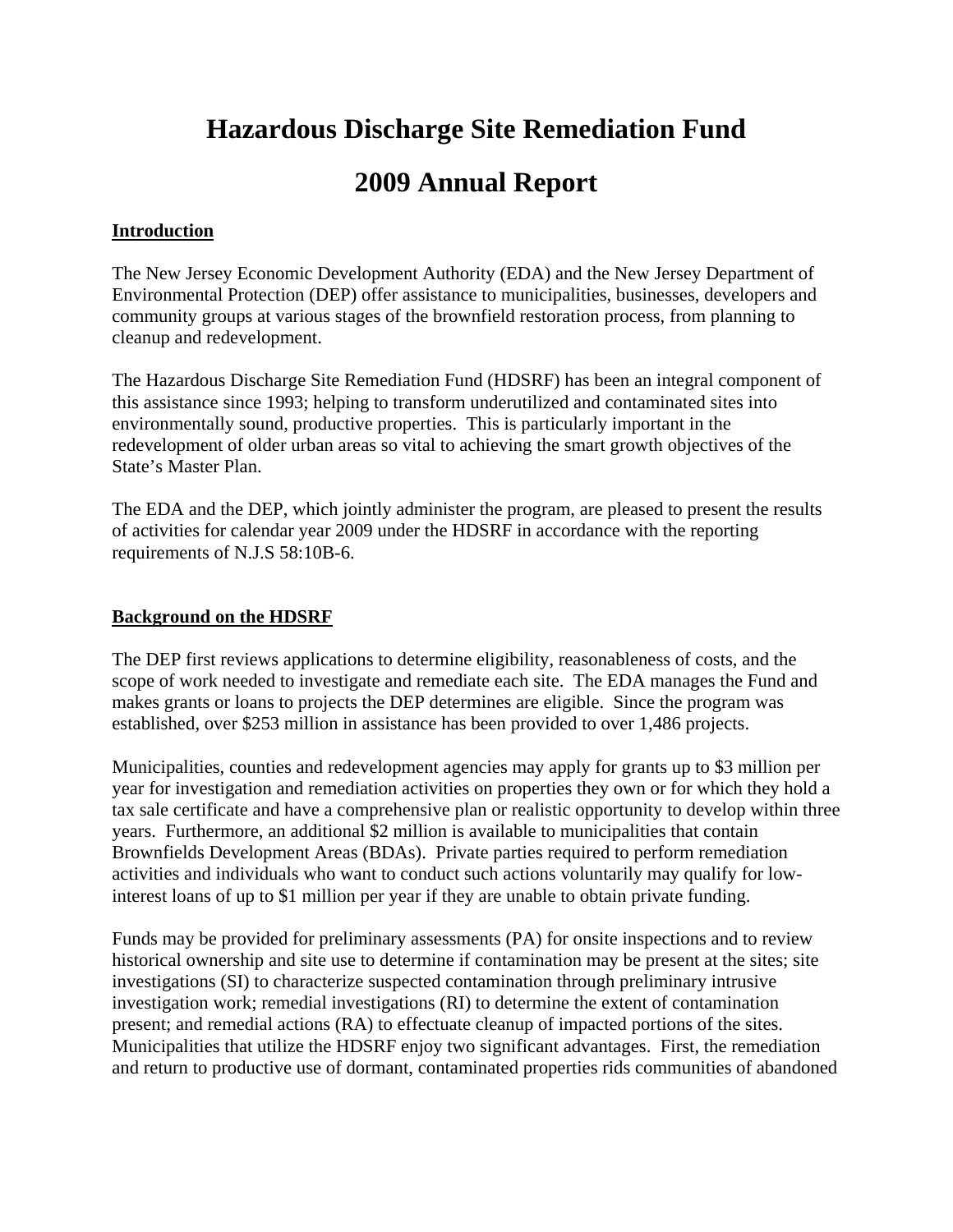and, possibly, dangerous eyesores. Second, once sites are remediated and improved, they can once again provide revenue producing ratable assets for the municipality.

Businesses and private individuals using HDSRF monies to investigate and clean up contaminated properties like former gas stations and industrial properties can enhance the surrounding community by improving the environment and increasing properties values while stimulating new investment.

The report provides details of the HDSRF's financing activity during the year and includes a list of the projects financed, by county (Exhibit A) for the period of January 1, 2009 through December 31, 2009.

# **2009 HDSRF Activity**

In 2009, the EDA closed a total of 1 loan amounting to over \$204,000 and 99 grants amounting to nearly \$37 million, providing assistance to businesses, private individuals, and municipal governmental entities for the investigation and clean-up of contaminated sites throughout New Jersey.

| <b>Funding Category</b> | <b>2009 Allocations</b> | 2009 Approvals  | <b>2009 Disbursements</b> |
|-------------------------|-------------------------|-----------------|---------------------------|
| $\mathbf{1}$            | \$3,794,929.57          | \$3,794,929.57  | \$59,993.38               |
| $\overline{2}$          | \$28,461,971.75         | \$35,393,282.00 | \$25,186,273.43           |
| 3                       | \$28,461,971.75         | \$786,292.00    | \$940,023.41              |
| $\overline{\mathbf{4}}$ | \$9,487,323.92          | \$253,593.00    | \$1,484,285.21            |
| 5                       | \$5,692,394.35          | \$0.00          | \$185,374.35              |
| 6                       | \$5,000,000.00          | \$180,816.00    | \$126,245.27              |
| 7                       | \$18,974,647.84         | \$0.00          | \$0.00                    |
| Total                   | \$99,873,239.18         | \$40,408,912.57 | \$27,982,195.05           |

The following chart illustrates the allocation of funds for each eligibility category, total approvals for the year, and total disbursements. (See addendum for category descriptions.)

The original statute prescribed a specific method for determining the funding priority of projects that receive approvals from the DEP and EDA. Upon receiving EDA Board approval, applicants have a certain period of time to submit closing documents, including an executed contract for remediation services, in order to draw down on the available funds. Private individuals have 90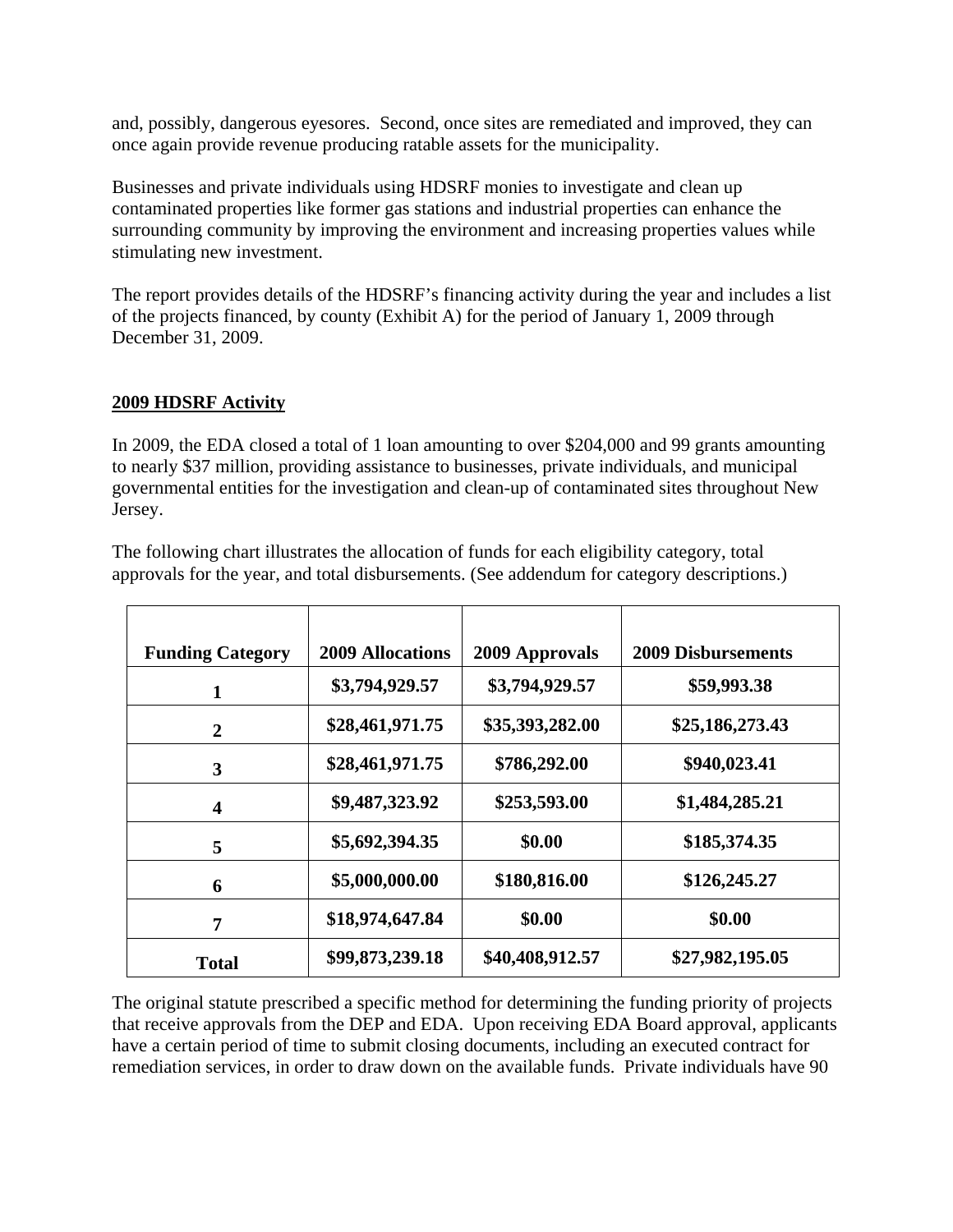days to submit these documents and close their loan or grant award, while municipal governmental entities have 180 days prior to the lapse of the closing deadline.

Pursuant to N.J.S.A. 58-10B-7, an extension may be requested in writing explaining the reasons for the delay. If the defined period of time should expire, the commitment loses funding priority to that of newer applicants unless this period is extended. If the applicant submits the required evidence at some point after the defined time period has expired, the Fund is obligated to honor the commitment if monies are available in the Fund.

# **2010 Available Funds**

The Fund's available cash balance as of January 1, 2010 is just under \$33 million after deductions for outstanding commitments, undisbursed loans and grants and financing for anticipated NJRA transferred projects. This amount includes loan repayments, interest earnings, and surcharges collected through year's end. This amount does not include the pending FY 2010 appropriation, which is usually disbursed at the end of the fiscal year.

Below is a chart, which demonstrates HDSRDF allocations for 2010 by category, which was revised under 2005 amendments to the statute (see addendum for new category descriptions.)

| Aliutativii Dy Cattgul y |
|--------------------------|
| <b>Allocation</b>        |
| \$3,020,196.26           |
| \$22,651,471.98          |
| \$22,651,471.98          |
| \$7,550,490.66           |
| \$4,530,294.40           |
| \$4,152,547.00           |
| \$15,100,981.32          |
| \$79,657,453.60          |
|                          |

#### **Hazardous Discharge Site Remediation Fund Allocation by Category**

# **Assessment of Current Funding Levels to Meet Obligations**

Below is an accounting of the project applications that are in process as of the end of February 2010. The EDA projects below are those for which EDA is awaiting information from applicants before EDA review can begin. The DEP projects below are those for which DEP is reviewing statutory eligibility prior to making a recommendation to EDA.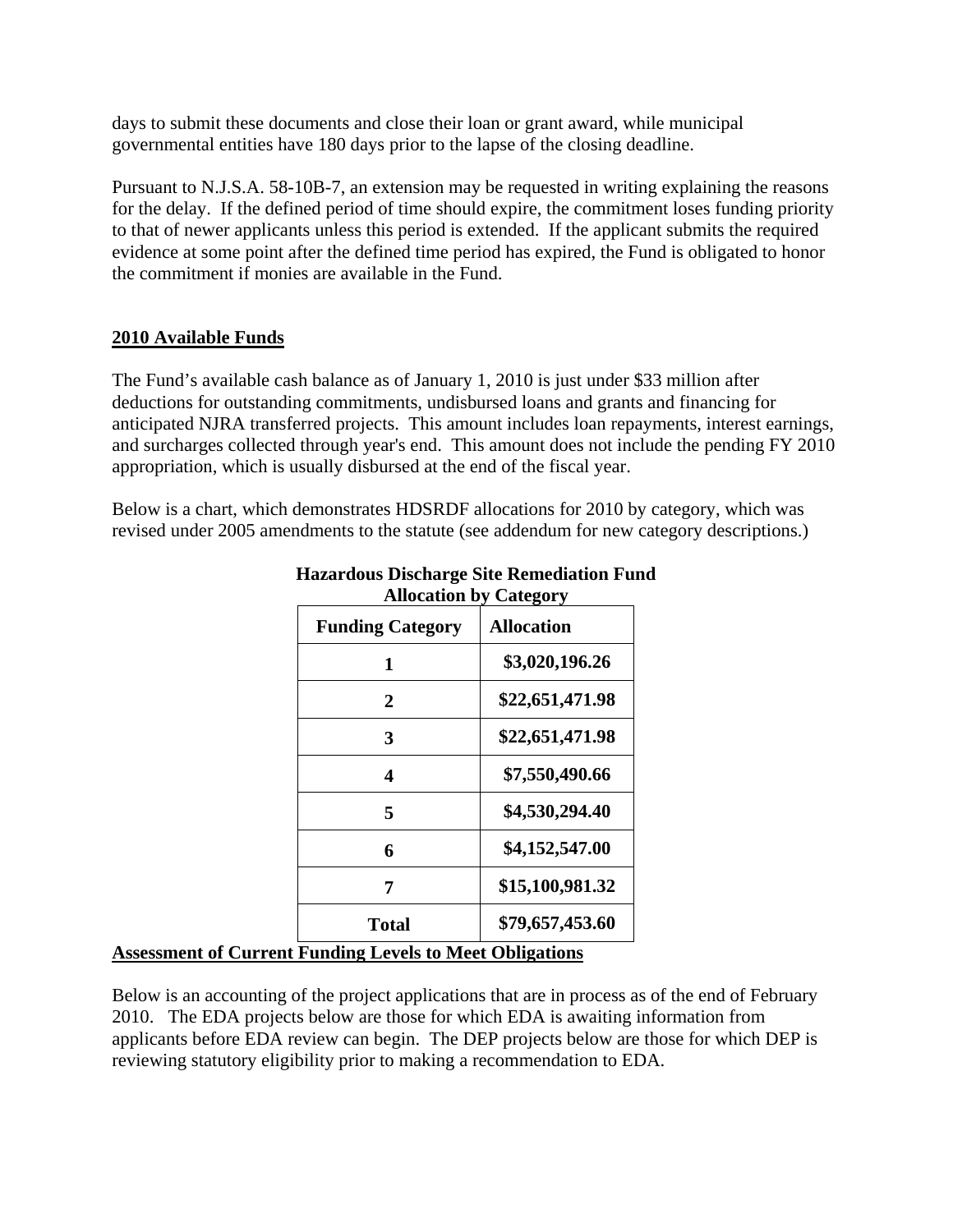#### Application request

| <b>Totals:</b>                                | 210 projects | \$38,846,664 |
|-----------------------------------------------|--------------|--------------|
| Non-Profit Projects under review by DEP:      | 8 projects   | \$408,904    |
| Private projects under review by DEP:         | 41 projects  | \$6,732,811  |
| Municipal projects under review by DEP:       | 118 projects | \$27,488,706 |
| Private projects awaiting financing by EDA:   | 14 projects  | \$1,201,411  |
| Municipal projects awaiting financing by EDA: | 29 projects  | \$3,014,832  |

#### **Project Examples**

The Fund's successful track record has impacted the entire State of New Jersey. Hundreds of projects have moved forward, resulting in the investigation and remediation of many sites that are now viable, tax-ratable assets to the communities in which they are located. The following are some examples of projects that closed in 2009:

#### *Township of Buena Vista (Milmay Garage)*

The project site was a gasoline and service station, which has not been operational for 20 years and has potential environmental areas of concern (AOCs). The Township of Buena Vista owns the project site and has satisfied Proof of Site Control. At the time of application it was the Township's intent, after completion of the environmental investigation activities, to redevelop the project site for commercial use.

The Township was awarded \$74,895 in grant funding for SI, RI and RA grant funding at the project site.

#### *Borough of Neptune City (East Coast Ice Company)*

The project site is a vacant building which has potential environmental AOCs. The Borough of Neptune City currently holds a Tax Sale Certificate on the project site and has satisfied Proof of Site Control. At the time of application it was the Borough's intent, after completion of the environmental investigation activities, to redevelop the project site for commercial and residential use.

The Borough was awarded \$571,978 in grant funding to perform RI at the project site.

#### *Township of Southampton (Stokes Cannery)*

The Township of Southampton received a grant in November 2007 in the amount of \$232,886 to perform SI and Remedial Investigation RI activities. The project site is situated on 21 acres and was a former tomato juice cannery which has potential environmental AOCs. At the time of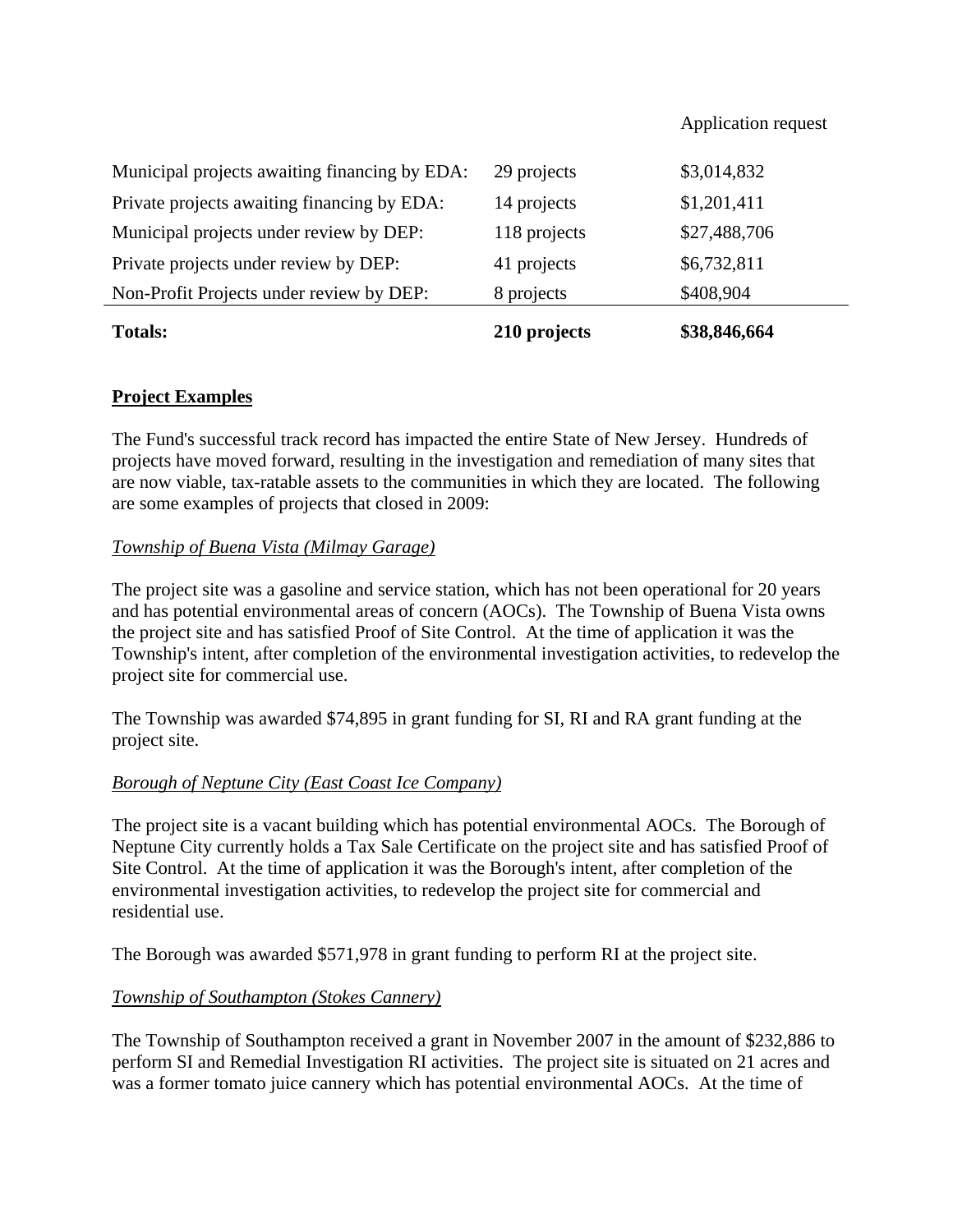application it was the Township's intent, after completion of the environmental investigation activities, to redevelop the project site for affordable housing development.

The Township was awarded \$120,114 in supplemental grant funding to perform RI activities at the project site.

## **Synopsis of 2009 BDA Activity**

Under the BDA approach, DEP works with communities affected by multiple brownfields to design and implement remediation and reuse plans for these properties simultaneously. The BDA approach enables remediation and reuse to occur in a coordinated fashion. In the process, DEP invites the various stakeholders, including owners of contaminated properties, potentially responsible parties, developers, community groups, technical experts for the local government and residents themselves, to participate in this cleanup and revitalization approach.

The following 20 BDA projects were approved in 2009:

- City of Asbury Park 1201-1207 Springwood Ave The project site has been used for commercial use. At the time of application it was the City of Asbury Park's intent, after completion of the environmental investigation activities, to redevelop the project site for mixed use. The City was approved for the following assistance in 2009 for this project site:
	- o Grant of \$16,482 on 11/24/2009 to perform PA and SI.
- Borough of Bellmawr Bellmawr Landfill The project site, is a former landfill and currently used as a composting facility. At the time of application it was the Borough's intent, after completion of the environmental investigation activities to redevelop the project site for mixed-use, including open space and conservation. The Borough was approved for the following assistance in 2009 for this project site:
	- o Grant of \$1,965,330 on 6/9/2009 to perform RI.
	- o Grant of \$1,135,291 on 6/9/2009 to perform RA.
	- o Grant of \$77,679 on 12/3/2009 to perform RA.
- Camden Redevelopment Agency Harrison Avenue Landfill The City received grants totaling \$11,028,667 between 2005 and 2008 to perform RI and RA activities at the project site. The site is a former landfill and at the time of application it was the City's intent, after completion of the environmental investigation activities, to redevelop the project site into a recreation center. The City was approved for the following assistance in 2009 for this project site:
	- o Grant of a \$2,993,388 on 12/8/09 to perform supplemental RA.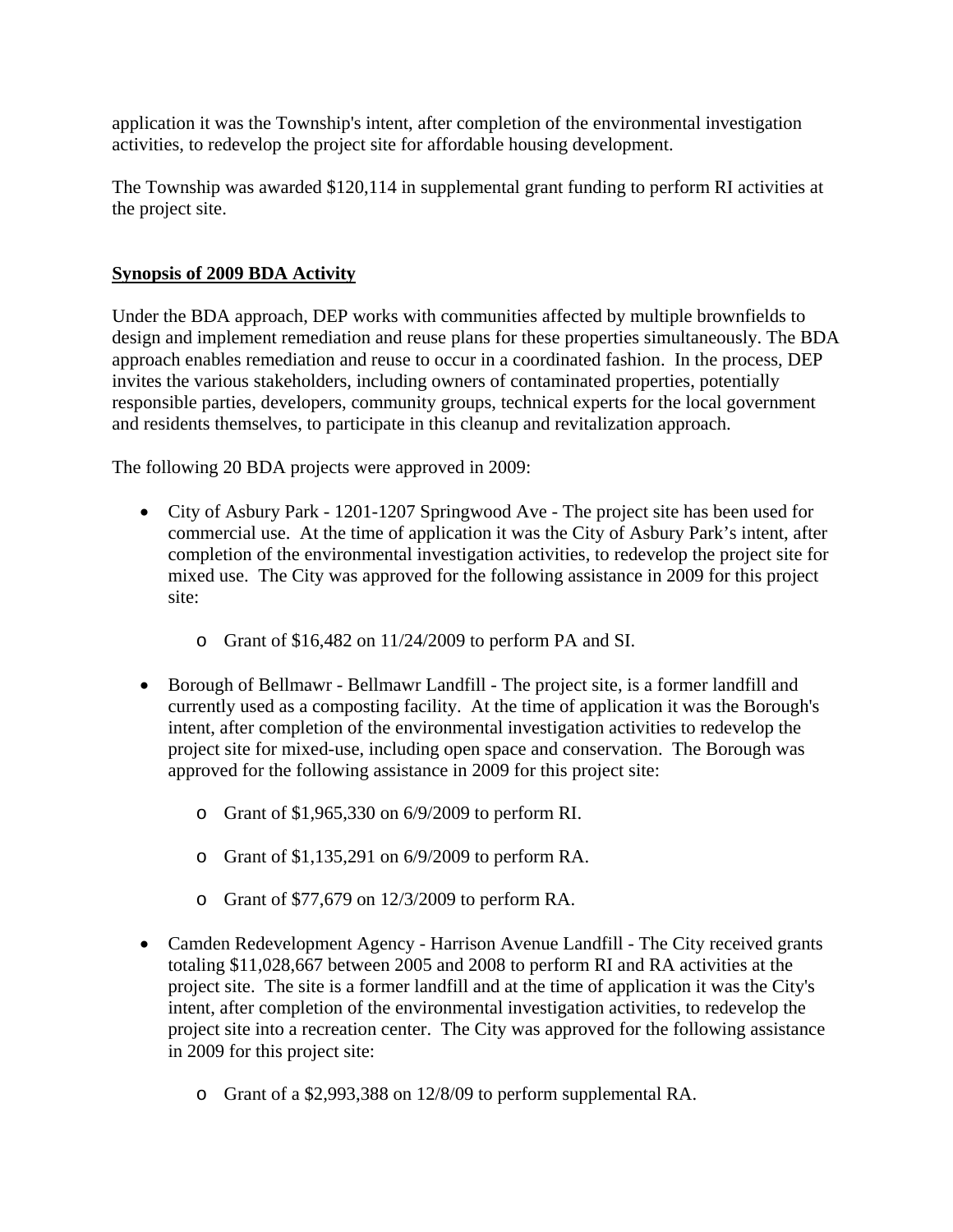- Borough of Carteret Carteret Sewage Treatment Plant The project site is the former Carteret Sewage Treatment Plant. At the time of application it was the Borough's intent, after completion of the environmental investigation activities, to redevelop the project site for residential properties and a waterfront park. The Borough was approved for the following assistance in 2009 for this project site:
	- o Grant of \$104,320 on 4/14/2009 for RA, PA, RI and oversight costs.
- City Works West Lake, LLC City Works The applicant is a non-profit  $501(c)(3)$  entity that has been designated the redeveloper of the West Lake Avenue Project. City Works received a grant in the amount of \$108,669 in December 2007 to perform a PA and a grant in the amount of \$62,771 in May 2008 to perform SI. The project site consists of 40 various properties of different use. At the time of application it was the applicant's intent, after completion of the environmental investigation activities, to redevelop the project site as mixed-use. City Works was approved for the following assistance in 2009 for this project site:
	- o Grant of \$48,106 on 3/10/2009 to perform supplemental RI.
- Township of Deptford Fazzio/Deptford Landfill The project site is a former landfill. At the time of application it was the Township's intent, after completion of the environmental investigation activities, to redevelop the project site for mixed-use. The Township was approved for the following assistance in 2009 for this project site:
	- o Grant of \$4,951,464 on 12/8/09 to perform RA.
- City of Gloucester Amspec Chemical Site The project site is a former chemical company and currently used for light industrial operations. At the time of application it was the City's intent, after completion of the environmental investigation activities, to redevelop the project site for mixed-use. The City was approved for the following assistance in 2009 for this project site:
	- o Grant of \$194,110 on 3/10/2003 to perform SI.
- City of Gloucester Gloucester Titanium Site The project site is a former processing facility of titanium dioxide ore. At the time of application it was the City's intent, after completion of the environmental investigation activities, to redevelop the project site for mixed-use. The City was approved for the following assistance in 2009 for this project site:
	- o Grant of \$434,025 on 09/8/2009 to perform RI.
- Township of Haddon Dy Dee Wash Site The Township of Haddon received a grant in August of 2008 in the amount of \$690,798 to perform PA, SI and RI. The project site is a former laundry and dry cleaning facility. At the time of application it was the Township's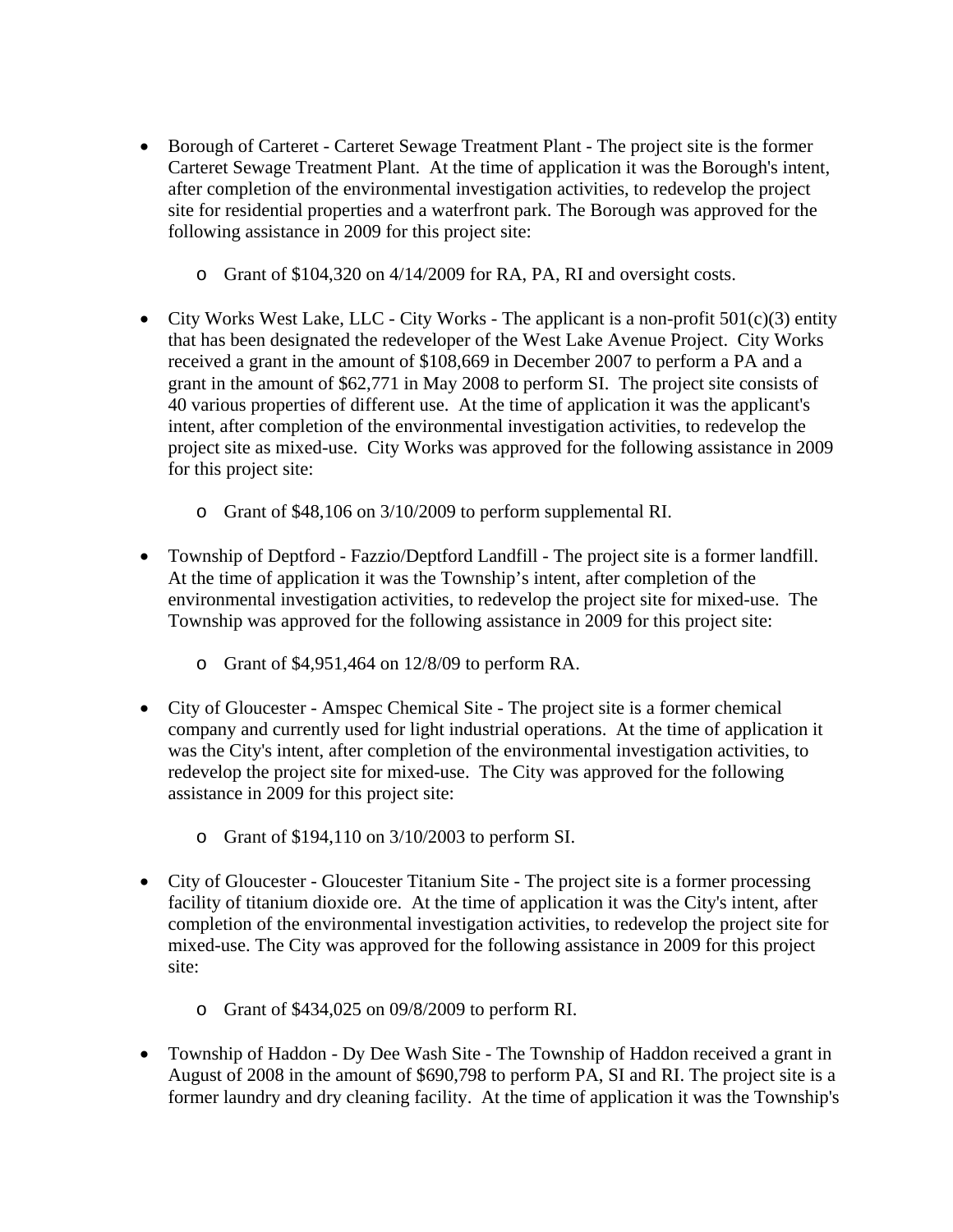intent, after completion of the environmental investigation activities, to redevelop the project site for mixed use. The Township was approved for the following assistance for this project site:

- o Grant of \$24,839 on 7/14/2009 to perform RA.
- o Grant of \$732,481 on 12/08/2009 to perform RA and RI.
- Township of Haddon Hale Property The project site is a former storage and minor maintenance of equipment facility. At the time of application it was the Township of Haddon's intent, after completion of the environmental investigation activities, to redevelop the project site for mixed use. The Township was approved for the following assistance in 2009 for this project site:
	- o Grant of \$109,559 on 12/8/2009 for PA and RI.
- Township of Haddon Lahn Property The Township received a grant in October 2008 in the amount of \$259,636 to perform PA, SI and RI activities. The project site is a residential and commercial property. At the time of application it was the Township's intent, after completion of the environmental investigation activities, to redevelop the project site for mixed-use. The Township was approved for the following assistance in 2009 for this project site:
	- o Grant of \$158,129 on 2/10/2009 to perform supplemental RI.
- Township of Haddon Spadea Property The Township received a grant in October 2008 in the amount of \$225,650 to perform SI and RI activities. The project site is a vacant property previously used for industrial and commercial activities and most recently by a tool and die manufacturer. At the time of application it was the Township's intent, after completion of the environmental investigation activities, to redevelop the project site for mixed-use. The Township was approved for the following assistance in 2009 for this project site:
	- o Grant of \$88,092 on 2/11/2009 for supplemental RI.
- Jersey City Redevelopment Agency Turnpike Dump #5 The Agency received a grant in April 2008 in the amount of \$483,524 to perform PA and RI, a grant in August 2008 in the amount of \$98,984 to perform additional RI, and a grant in July 2009 in the amount of \$4,337,346 to perform RA. The project site has been historically used for operations associated with the railroad. At the time of application it was the Agency's intent, after completion of the environmental investigation activities, to redevelop the project site for commercial and residential re-use. The Agency was approved for the following assistance in 2009 for this project site:
	- o Grant of \$199,650 on 8/11/2009 to perform additional RI.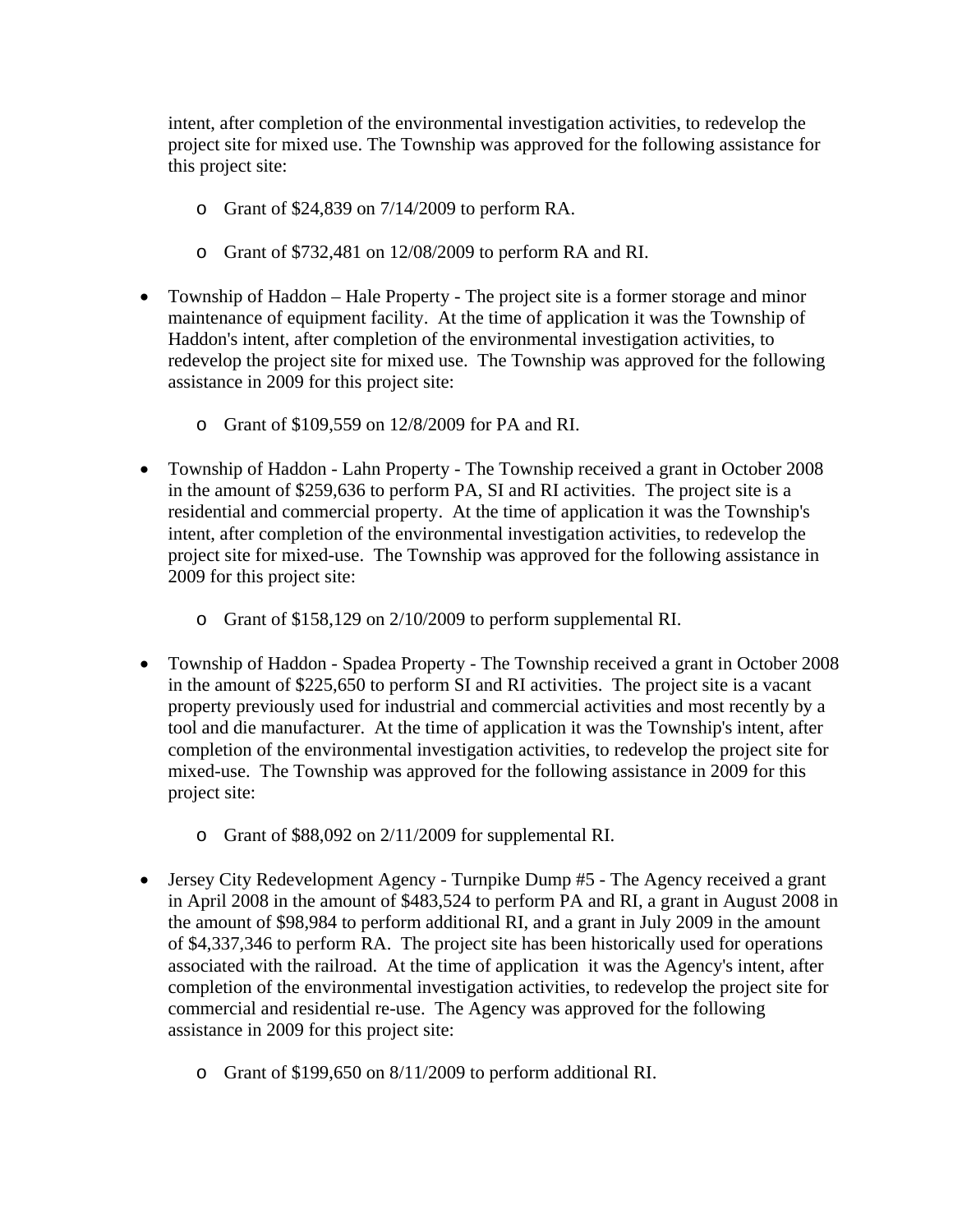- o Grant of \$864,422 on 10/13/2009 to perform additional RA.
- Borough of Palmyra Route 73 South Area The Borough received grants totaling \$5,254,753 from 2007 until 2008 to perform SI and RI activities at the project site. The site consists of 27 mixed-use sites totaling 186 acres. At the time of application it was the Borough's intent, after completion of the environmental investigation activities, to redevelop the project site for new mixed-use and recreational use. The Borough was approved for the following assistance in 2009 for this project site:
	- o Grant of \$2,204,242 on 12/8/2009 to perform supplemental RI.
- Sayreville Economic Redevelopment Agency National Lead The Agency received a grant in the amount of \$1,242,103 in October 2008 to perform RI and a grant approval in the amount of \$3,757,897 in December 2008 to perform RA at the project site. The site, consisting of 400 acres over various parcels has no current operations, but historically has been used for industrial production and processing. Soil and groundwater contamination has been identified. At the time of application it was the Agency's intent, after completion of the environmental investigation activities, to redevelop the project site as a mixed-use community including office, retail and residential space along with various recreational opportunities. The Agency was approved for the following assistance in 2009 for this project site:
	- o Grant of \$5,000,000 on 4/14/2009 to perform RA.
- Borough of Somerville Somerville Landfill The Borough received a grant in the amount of \$297,045 in November 2006 under and a grant in the amount of \$209,843 in July 2007 to perform RI activities at the project site. The site is a former sanitary landfill and at the time of application it was the Borough's intent, after completion of the environmental investigation activities, to redevelop the project site for commercial re-use. The Borough was approved for the following assistance in 2009 for this project site:
	- o Grant of \$2,138,292 on 9/8/2009 to perform additional RI.

# **Recommendations**

P.L. 1993, c. 139 directs EDA to submit, within its report on available funding and financial assistance provided under the HDSRF "suggestions for legislative action...to further the legislative intent to facilitate remediation and promote the redevelopment and use of existing industrial sites."

In 2003, the HDSRF was appropriated funding and provided with a permanent allocation of monies for loans and grants to the program. Although the Fund currently, as of March 31, 2010, has a cash balance of just over \$18 million, there is concern regarding a potential reduction in HDSRF monies due to a decrease in the percentage of appropriations that would be effectuated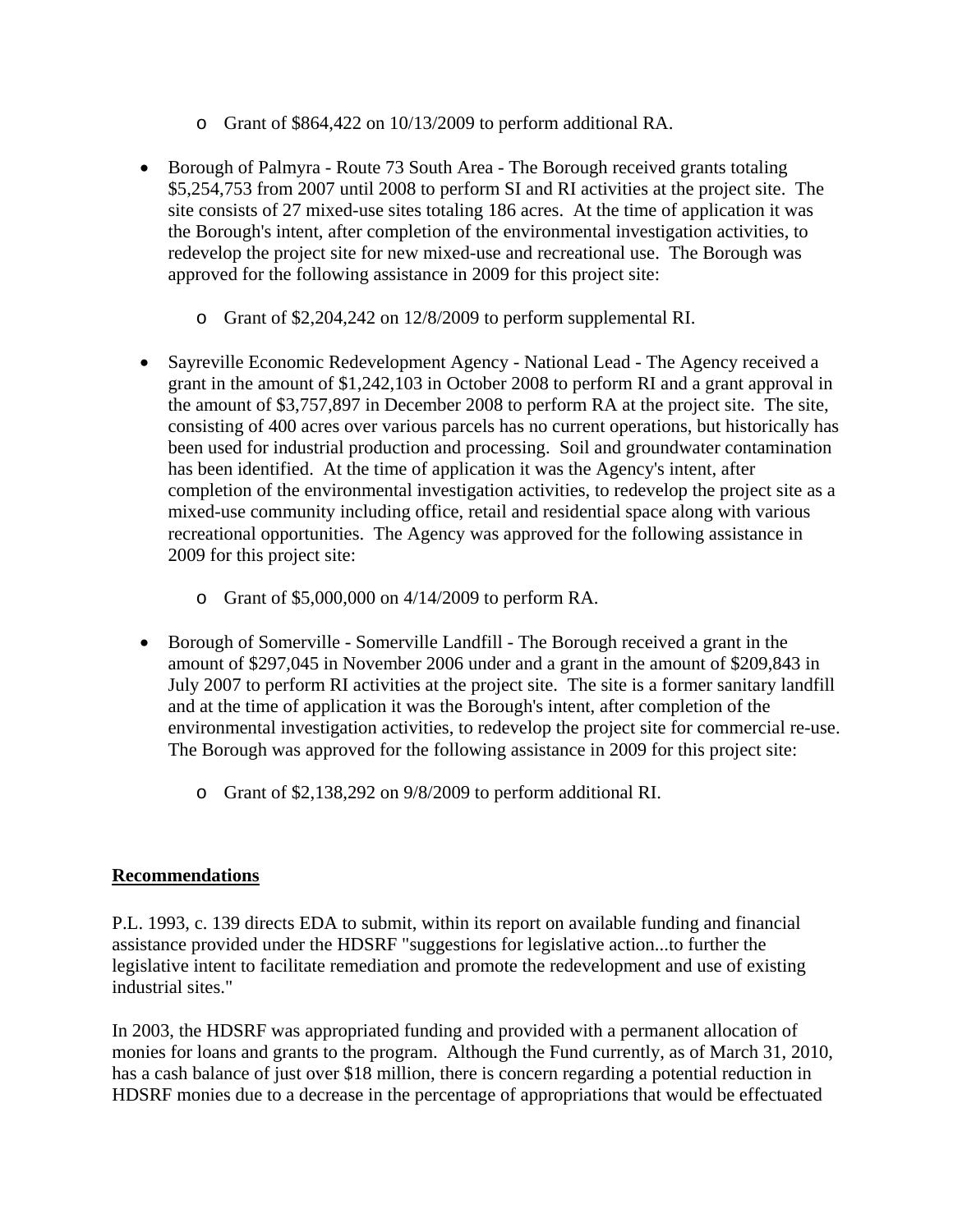by the diversion of additional appropriated funds to the Petroleum Underground Storage Tank Remediation, Upgrade and Closure Fund (UST).

In recent years - since FY2007 - the UST Fund has not received a State appropriation and the appropriations balance in the UST fund is nearing the \$20 million State Constitutional trigger as per Article VIII, Section II, paragraph 6 - requiring a change in the percentage of appropriations made to the HDSRF.

Article VIII, Section II, paragraph 6 reads, in pertinent part, as follows:

\*\*\*

**Commencing January 1, 2007 and ending December 31, 2021, the moneys dedicated pursuant to this subparagraph (b) shall be appropriated for funding the costs of the remediation of discharges of hazardous substances, which costs may include costs incurred for providing alternative sources of public or private water supplies, when a water supply has been, or is suspected of being, contaminated by a hazardous substance discharge; but if in any fiscal year during that time the amount previously dedicated and appropriated for funding loans or grants for the upgrade, replacement, or closure of underground storage tanks that store or were used to store hazardous substances, and for the costs of remediating any discharge therefrom, and available for that purpose but not expended, is less than \$20,000,000, then in the following fiscal year, fifty-five percent of the monies dedicated pursuant to this subparagraph (b) shall be appropriated for funding loans or grants for underground storage tanks and only forty-five percent of the monies dedicated pursuant to this subparagraph (b) shall be appropriated for funding the costs of the remediation of discharges of hazardous substances, which costs may include costs incurred for providing alternative sources of public or private water supplies, when a water supply has been, or is suspected of being, contaminated by a hazardous substance discharge.** 

**\*\*\*** 

This State Constitutionally required re-allocation will result in the HDSRF being dedicated only 45% of the money it has been since 2007. This will occur at a time when the demand for HDSRF money is greatly increased, particularly so by the addition of BDAs.

Therefore, it is recommended that the Legislature consider measures reinstating appropriations to the UST Fund to avoid the sharp drop in dedicated HDSRF resources.

A three-part addendum is attached which highlights the history of the Fund and the various categories of eligibility along with observations on the impact of recent statutory changes.

Should you need any additional information about the contents of this report, please contact the EDA at (609) 292-2072.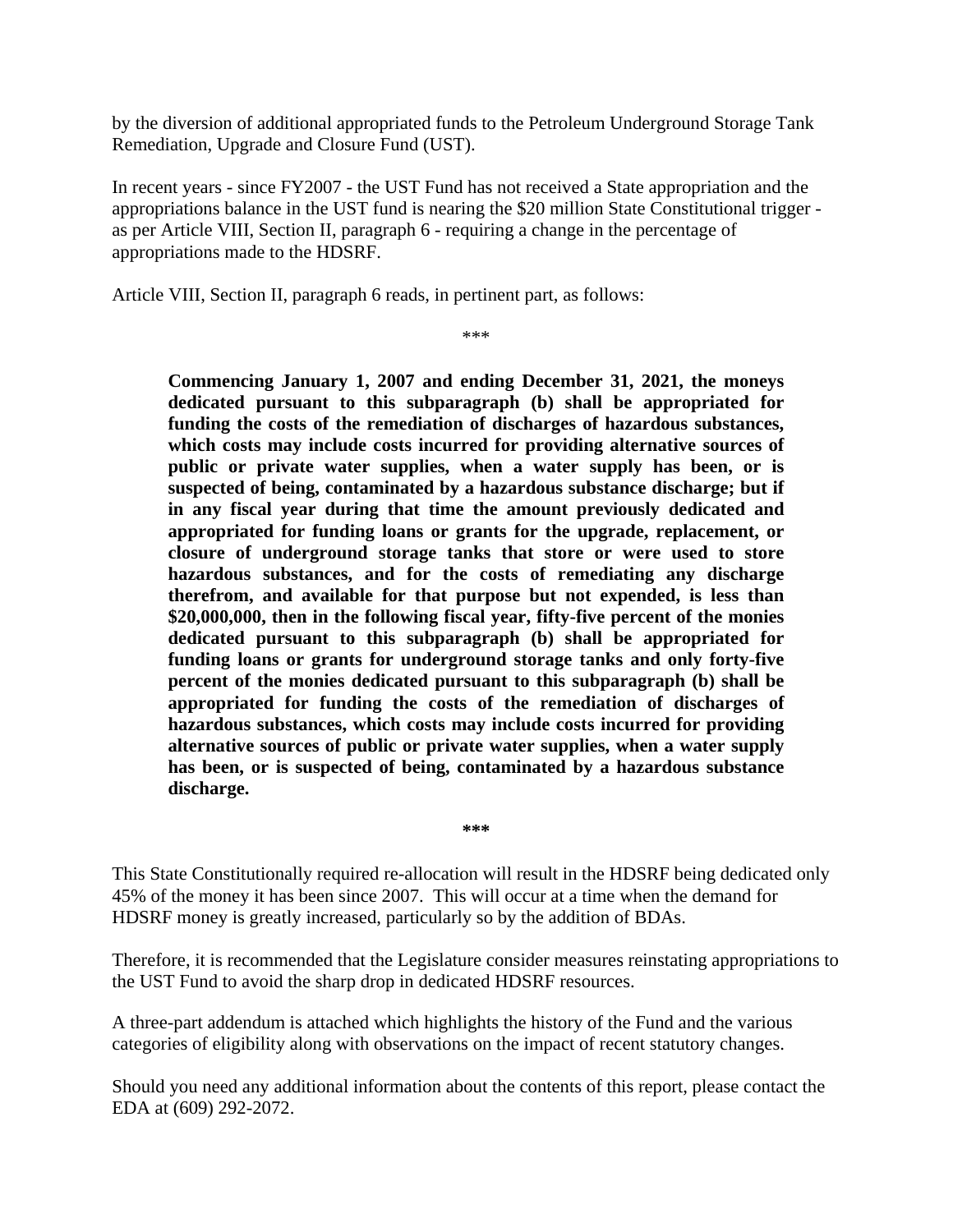#### **ADDENDUM**

#### **I. Addendum: Fund History**

In 1993, the Legislature amended and supplemented P.L. 1983, c.330, formerly known as the "Environmental Cleanup and Responsibility Act" to become the "Industrial Site Recovery Act." The Legislature sought these changes to promote certainty in the regulatory process that would serve to facilitate the remediation of contaminated sites and promote the redevelopment of existing industrial sites around the State.

In addition to regulatory reform, the Legislature sought to alleviate the financial burdens that have been imposed on individuals, corporations and municipal government entities that have either voluntarily or involuntarily remediated contaminated sites. This assistance came in the form of a \$45 million appropriation from the Hazardous Discharge Bond Act of 1986 to a new Fund entitled the Hazardous Discharge Site Remediation Fund (the "Fund"), which the EDA jointly administers with the Department of Environmental Protection ("DEP").

The Fund received an additional \$10 million from the Economic Recovery Fund in its initial capitalization, and in 1997, the Legislature appropriated an additional \$20 million from the Hazardous Discharge Bond Act of 1986 to the Fund making a total of \$75 million available for the remediation of contaminated sites.

The responsibilities associated with administering the Fund have been divided between the EDA and the DEP. Initial contact and proposals for funding are made through the DEP, which has streamlined the environmental review process to provide timely approvals. Once environmental approvals and eligible project costs have been determined by the DEP, the applications are forwarded to the EDA so that eligible parties may access the financing available to them through this Fund.

Upon receiving these applications, the EDA conducts a financial review and forwards them to its Board of Directors with a recommendation for funding. The DEP and EDA have adhered to a strict interpretation of the law in implementing this Fund. As a consequence of this interpretation, the Fund is truly the last resort to finance potential remediations.

Applicants do not possess insurance and in most cases have little or no collateral to secure loans made by the Fund. Under normal circumstances, these applications would not meet the EDA's credit criteria for funding. Each Fund application is reviewed therefore in light of the legislative intent behind the program that dictates to the EDA that these more risky loans should be made for the general public good that will be achieved through such remediations.

In 1997, the Act was amended to create two new eligibility categories that the EDA and DEP implemented in early 1998: Category 8 provides matching grants for individuals using innovative technology for remediation; Category 9 provides matching grants or loan guarantees for persons or businesses that implement limited restricted use or unrestricted use remedial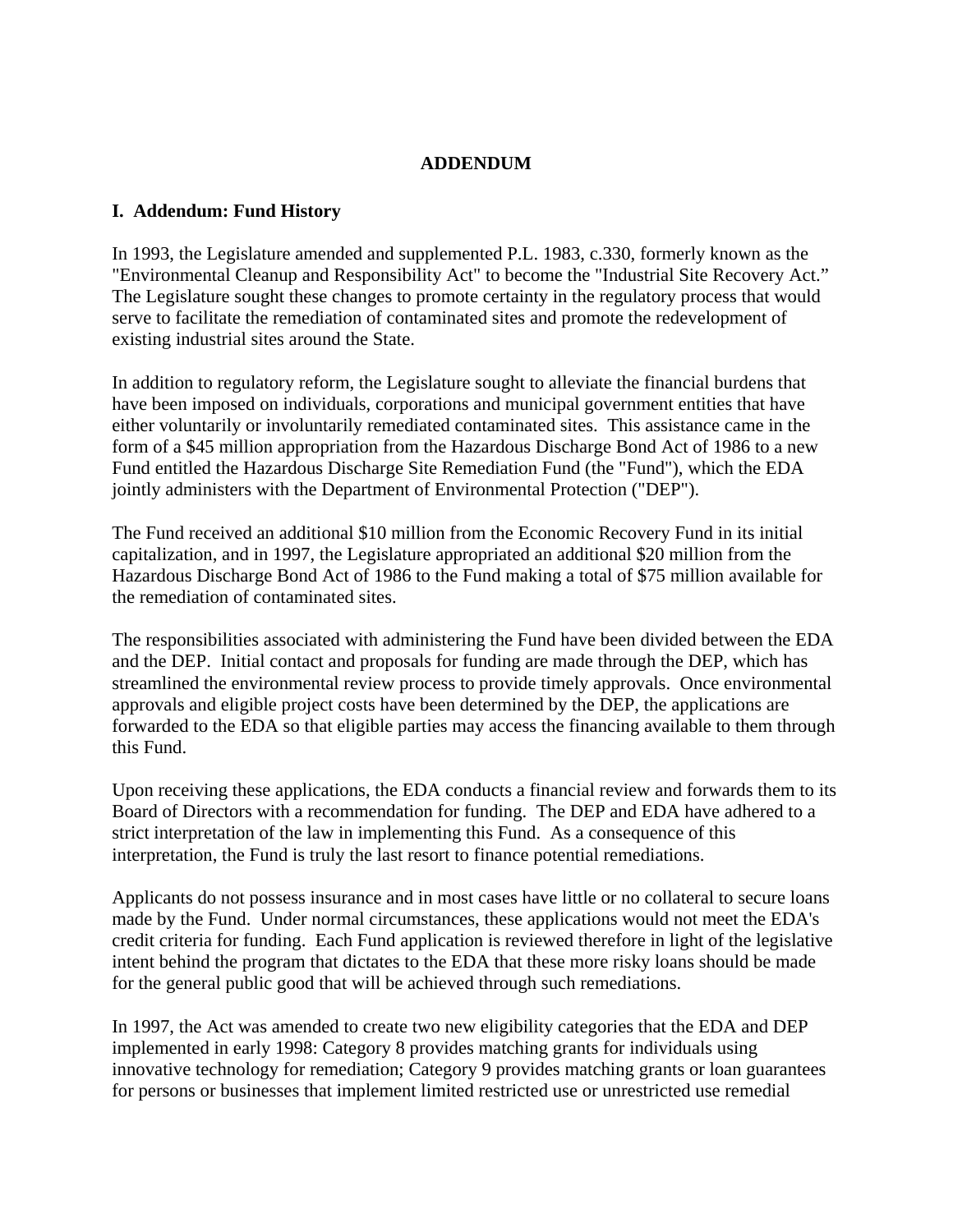actions. As a result, Category 10 is now the "catch all" category, which was formerly Category 8. These new categories were created by allocating 5% each from Category 5 and Category 6. In 1999, the Legislature revised the qualification for municipalities to receive certain grants for remediation investigations from the Fund.

The law requires a municipality either to have a comprehensive Brownfields redevelopment plan in place, or to demonstrate to the EDA that a property has a realistic opportunity of being developed or redeveloped within three years of the completion of the remediation. The law further requires a municipality or the New Jersey Redevelopment Authority to actually own the real property prior to receiving a grant for remedial investigation from the Fund. The law ensures that a municipality does not spend funds without having made a substantial commitment to the development of the Brownfields site.

In 2003, legislation was passed dedicating an additional \$40 million to aid in replenishing the Fund. In addition, New Jersey Voters approved a State Constitutional amendment in November 2003 which permits the State to use a surplus in Corporate Business Tax revenues dedicated to the Petroleum Underground Storage Tank Remediation, Upgrade, and Closure Program to provide a new and reliable long-term funding source for the Hazardous Discharge Site Remediation Fund.

In 2005, legislation was passed creating new and expanded uses of HDSRF funds for municipalities, counties and redevelopment entities. The new legislation provides grant funds for recreation areas, conservation areas and projects involving affordable housing, in addition to providing additional grant funds on a priority basis and dedicated case management in the Department of Environmental Protection to municipalities with areas designated as a BDA.

In 2006, legislation was passed that changes the limits on grants from the Hazardous Discharge Site Remediation Fund to municipalities, counties and redevelopment agencies authorized to exercise redevelopment powers pursuant to N.J.S.A.40A:12A-4. The law previously limited grants to those entities to 75% of the total costs of the remediation. The new law authorizes grants to those entities for up to 100% of the costs of the preliminary assessment, site investigation and remedial investigation regardless of the date the application for funding was submitted to the Department of Environmental Protection. It authorizes grants for up to 75% of the costs of the remedial action of a contaminated site for applications received by the department after September 15, 2005.

In 2007, legislation was passed that removes the 70% cap on the amount of grant money that could be awarded from the Fund. This allowed projects that were initially approved as loans, to subsequently be converted to grants in 2007.

In 2009, legislation was passed that establishes the Licensed Site Remediation Professional Program which requires any submissions concerning the remediation of a contaminated site to be signed and certified by a licensed site professional or by a certified subsurface evaluator. The legislation also establishes criteria for a ranking system and direct oversight of contaminated sites based upon the level of risk to the public health, safety, or the environment, the length of time the site has been undergoing remediation, the economic impact of the contaminated site on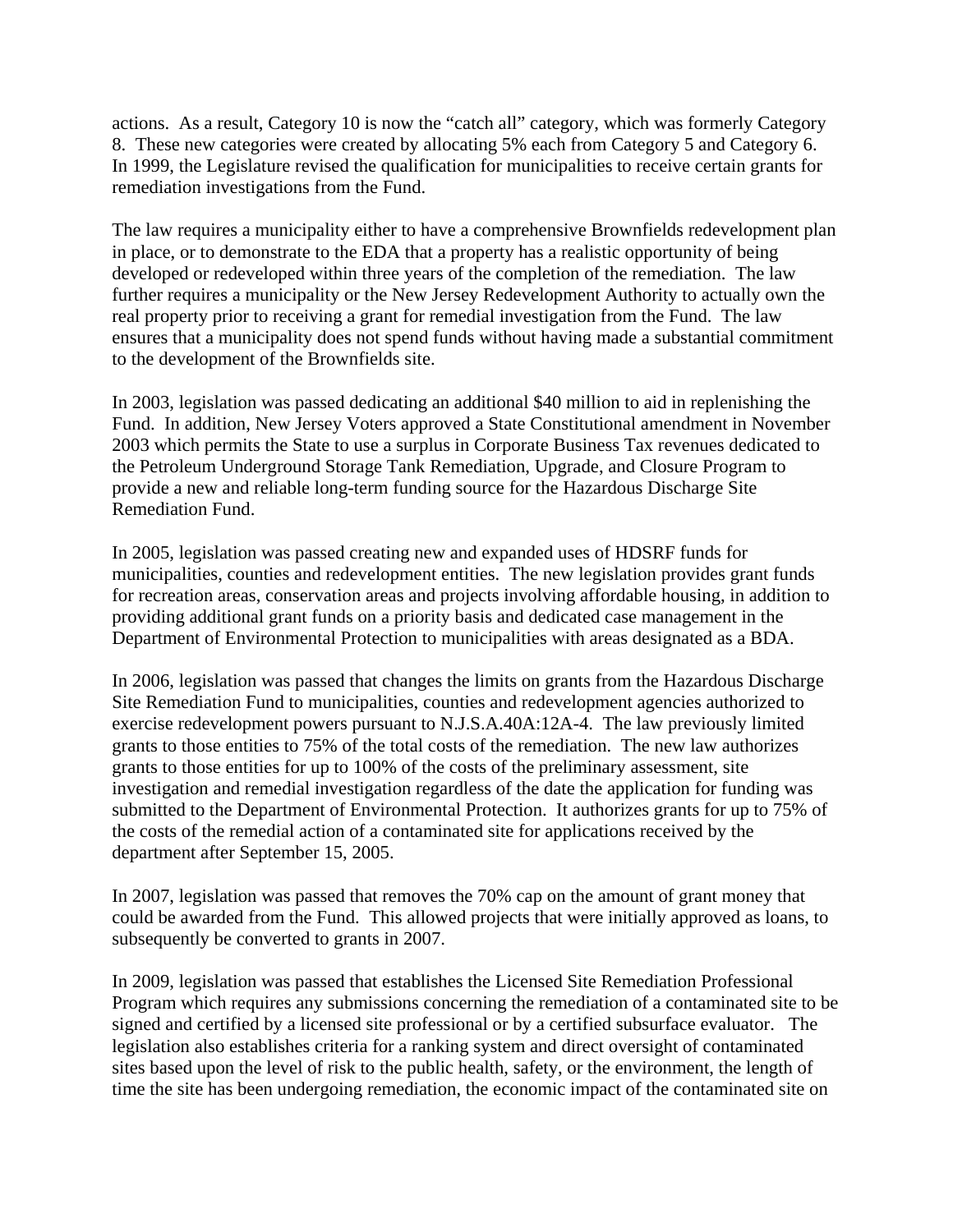the municipality and on surrounding property, and any other factors deemed relevant by the department.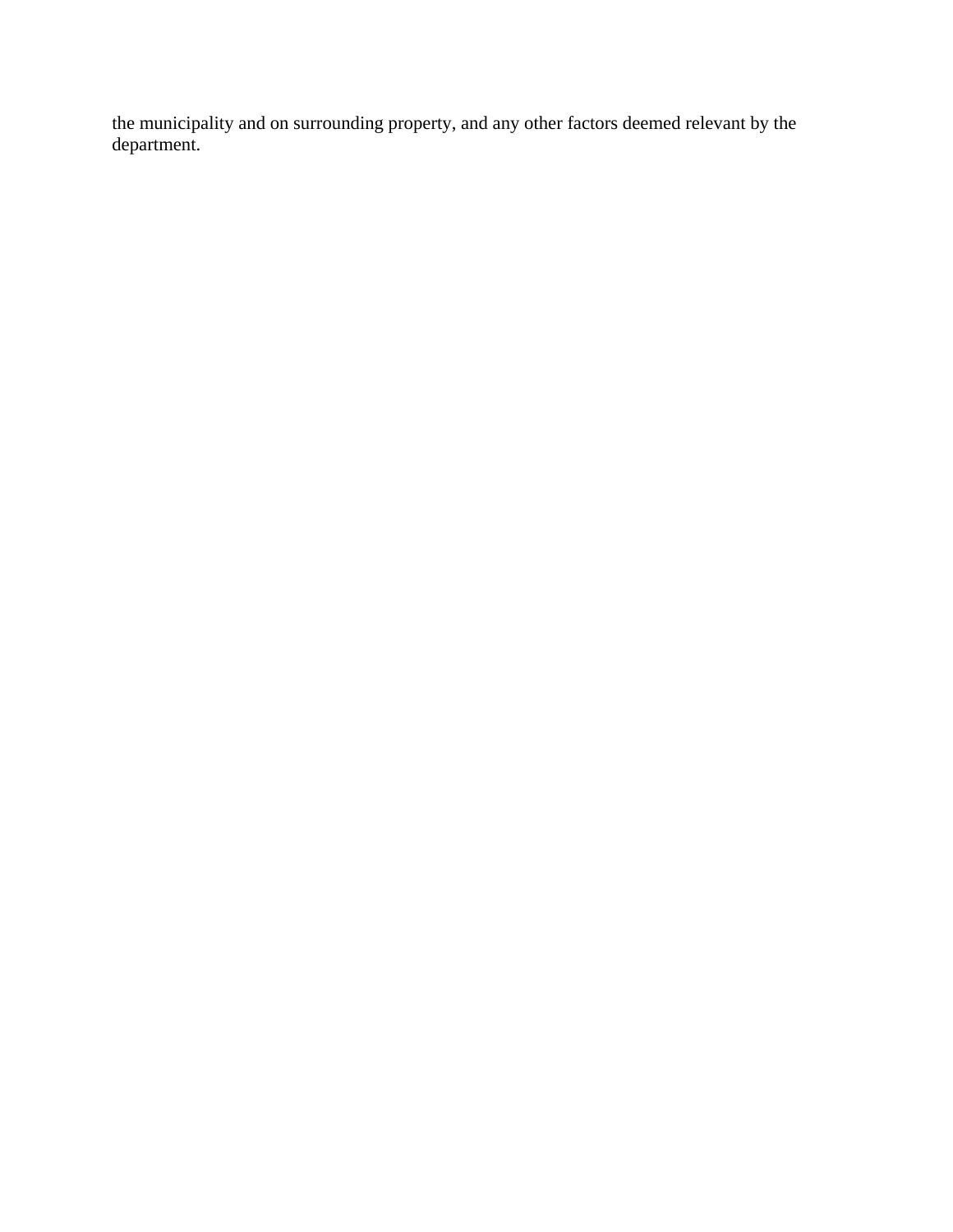#### **II. Addendum: Funding Categories**

As defined in the Act, financial assistance and grants from the Fund were provided for the following purposes and obligated on an annual basis in the defined percentages. An additional funding category was also created by the legislation, C.58:10B-25.3, to establish a pilot program for awarding grants to non-profit organizations. Funding for the pilot program is capped at \$5,000,000 by statute.

The non-profit category is listed as item 7 below because it appears last in the legislation; however it is reported as item 6 in the above charts to comport with technical aspects of EDA's tracking system.

#### **2005 Funding Categories:**

**(1) Loans to Persons in a Qualifying Municipality:** Moneys shall be allocated for financial assistance to persons, for remediation of real property located in a qualifying municipality as defined in section 1 of P.L.1978, c.14 (C.52:27D-178).

#### **(2) Municipalities, Counties and Redevelopment Entities:**

 (a) Moneys shall be allocated to: municipalities, counties, or redevelopment entities authorized to exercise redevelopment powers pursuant to section 4 of P.L.1992, c.79 (C.40A:12A-4).

(i) BDAs: projects in brownfield development areas pursuant to subsection f. of section 27 of P.L.1993, c.139 (C.58:10B-5),

 (ii) Matching grants for innovative technology: matching grants up to a cumulative total amount from the Fund of \$5,000,000 per year of up to 75% of the costs of the remedial action for projects involving the redevelopment of contaminated property for recreation and conservation purposes, provided that the use of the property for recreation and conservation purposes is included in the comprehensive plan for the development or redevelopment of contaminated property, or up to 50% of the costs of the remedial action for projects involving the redevelopment of contaminated property for affordable housing pursuant to P.L.1985, c.222 (C.52:27D-301 et seq.).

(iii) Matching grants for unrestricted or limited restricted use cleanup: grants for preliminary assessment, site investigation or remedial investigation of a contaminated site.

(iv) Matching grants for recreation, conservation and affordable housing: financial assistance for the implementation of a remedial action.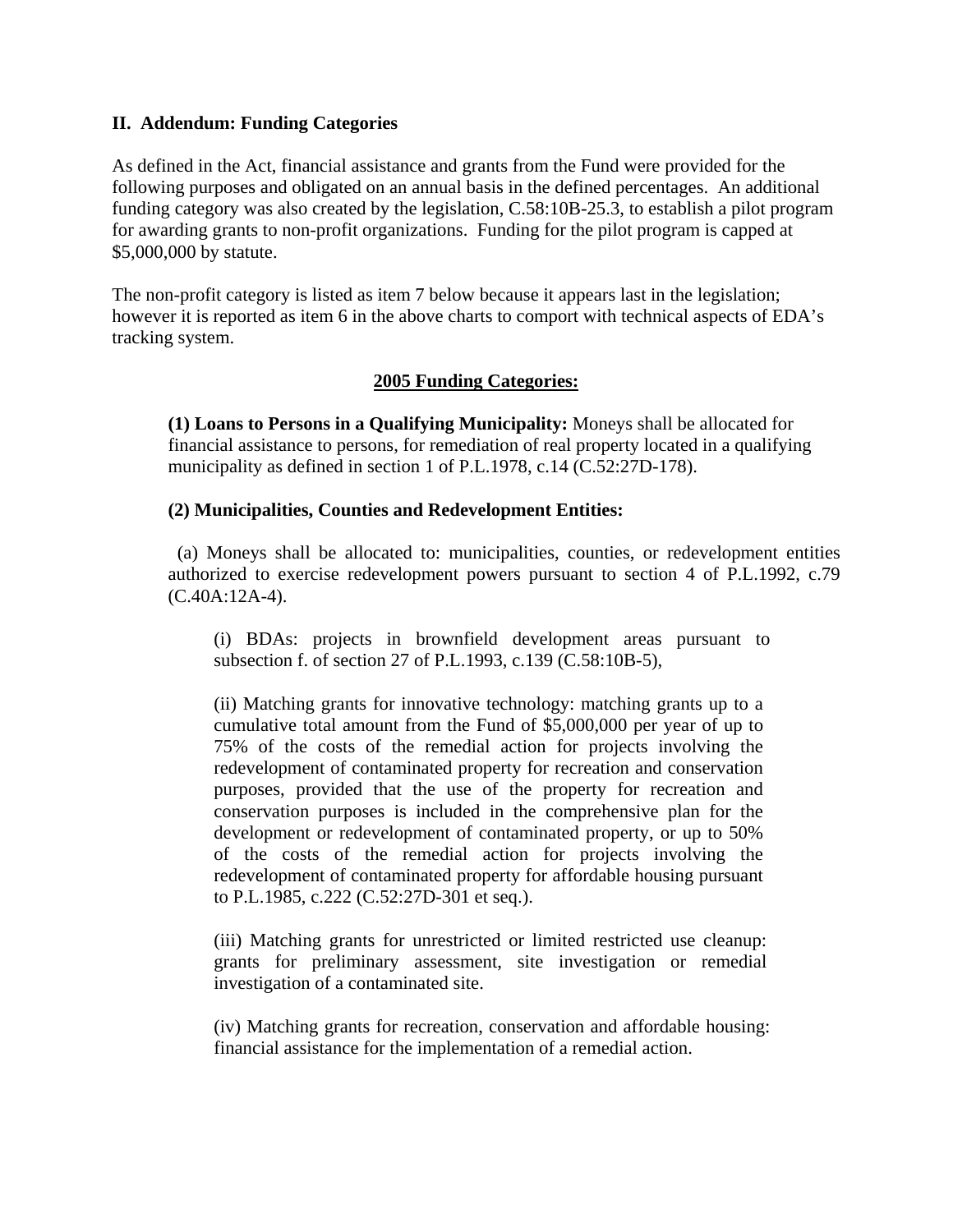(v) Financial assistance for remediation activities at sites that have been contaminated by a discharge of a hazardous substance or hazardous waste, or at which there is an imminent and significant threat of a discharge of a hazardous substance or hazardous waste, and the discharge or threatened discharge poses or would pose an imminent and significant threat to a drinking water source, to human health, or to a sensitive or significant ecological area; or

 (b) persons for financial assistance for remediation activities at sites that have been contaminated by a discharge of a hazardous substance or hazardous waste, or at which there is an imminent and significant threat of a discharge of a hazardous substance or hazardous waste, and the discharge or threatened discharge poses or would pose an imminent and significant threat to a drinking water source, to human health, or to a sensitive or significant ecological area.

**(3) Private Loans for Voluntary Remediation:** Moneys shall be allocated for financial assistance to persons who voluntarily perform a remediation of a hazardous substance or hazardous waste discharge;

**(4) Innocent Party Grants:** Moneys shall be allocated for grants to persons who own real property on which there has been a discharge of a hazardous substance or a hazardous waste and that person qualifies for an innocent party grant. A person qualifies for an innocent party grant if that person acquired the property prior to December 31, 1983, the hazardous substance or hazardous waste that was discharged at the property was not used by the person at that site, and that person certifies that he did not discharge any hazardous substance or hazardous waste at an area where a discharge is discovered. A grant authorized pursuant to this paragraph may be for up to 50% of the remediation costs at the area of concern for which the person qualifies for an innocent party grant, except that no grant awarded pursuant to this paragraph to any person may exceed \$1,000,000;

**(5) Private Loans for Environmental Opportunity Zones:** Moneys shall be allocated for (a) financial assistance to persons who own and plan to remediate an environmental opportunity zone for which an exemption from real property taxes has been granted pursuant to section 5 of P.L.1995, c.413 (C.54:4-3.154), or (b) matching grants for up to 25% of the project costs to qualifying persons, municipalities, counties, and redevelopment entities authorized to exercise redevelopment powers pursuant to section 4 of P.L.1992, c.79 (C.40A:12A-4), who propose to perform a remedial action that uses an innovative technology, or for the implementation of a limited restricted use remedial action or an unrestricted use remedial action except that no grant awarded pursuant to this paragraph may exceed \$250,000; and

**(6) Catch all:** Twenty percent of the moneys in the remediation Fund shall be allocated for financial assistance or grants for any of the purposes enumerated in paragraphs (1) through (5).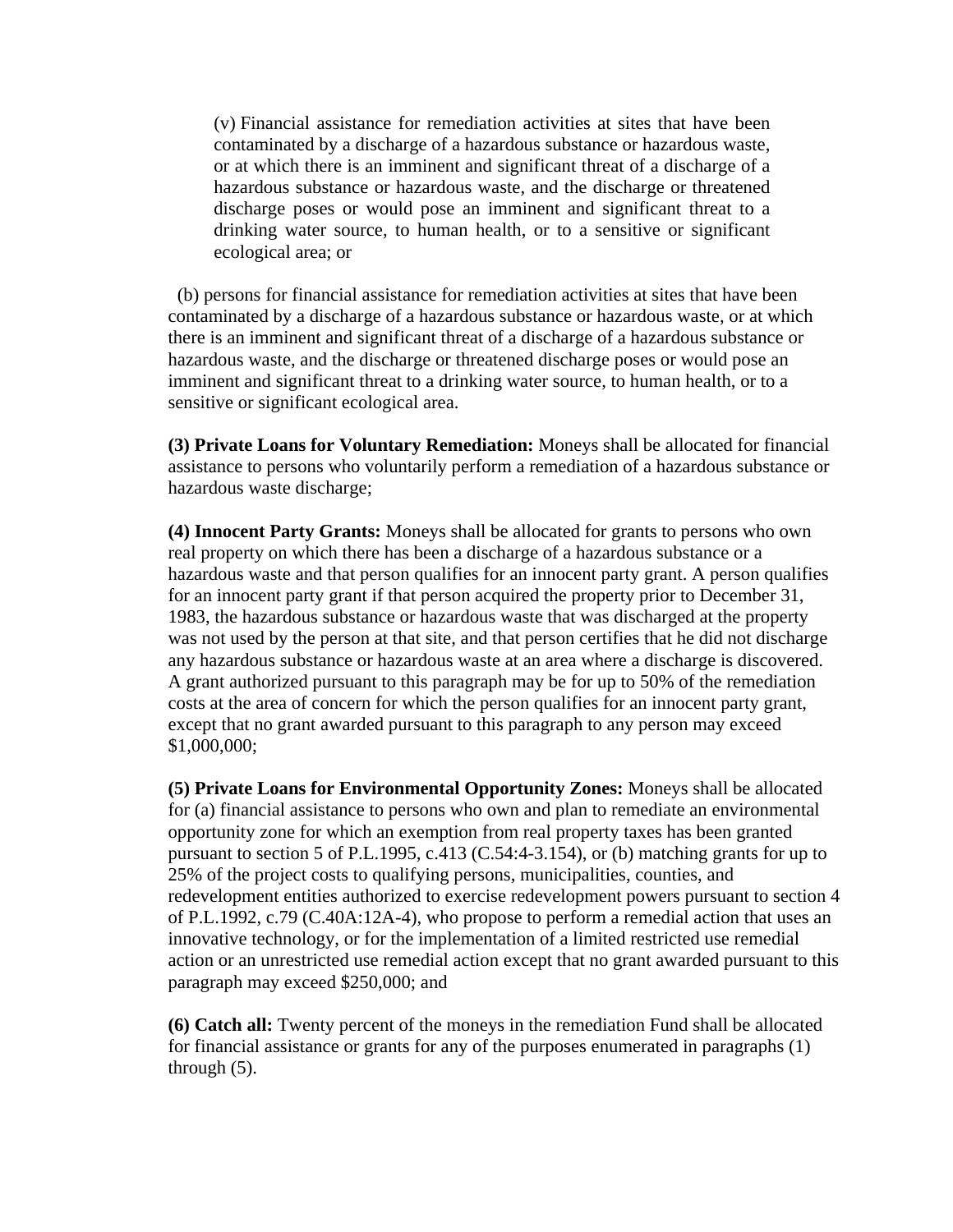**(7) Non-profits:** The Department of Environmental Protection, in consultation with the New Jersey Economic Development Authority, shall develop a pilot program to award grants from the Hazardous Discharge Site Remediation Fund established pursuant to section 26 of P.L.1993, c.139 (C.58:10B-4) to nonprofit organizations described in section  $501(c)(3)$  of the federal Internal Revenue Code, 26 U.S.C. s.501(c)(3), that are exempt from taxation pursuant to section 501(a) of the federal Internal Revenue Code, 26 U.S.C. s.501(a), for the preliminary assessment, site investigation, and remedial investigation of real property that has been contaminated or is suspected of being contaminated by the discharge of a hazardous substance. All of the limitations and conditions for the award of financial assistance and grants applicable to municipalities pursuant to the provisions of the "Brownfield and Contaminated Site Remediation Act," P.L.1997, c.278 (C.58:10B-1.1 et al.) shall apply to the award of grants to a nonprofit organization pursuant to this section. The total amount awarded pursuant to this pilot program shall not exceed \$5,000,000.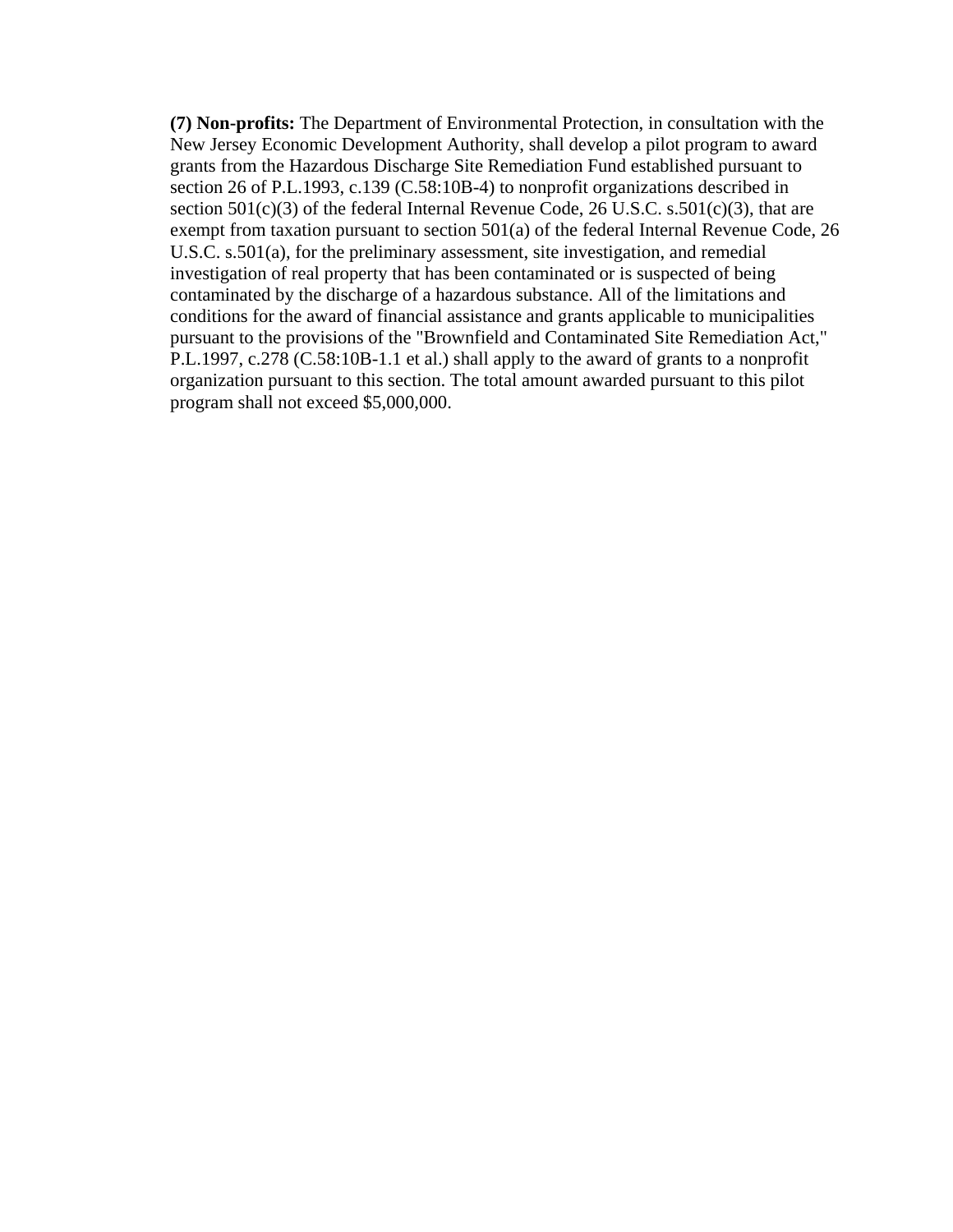# **III. Addendum: Impact of funding category changes, including the addition of BDAs and remedial action financing.**

During the past 10 years EDA has closed the following:

In 2009 EDA closed 1 loan and 99 grants for over \$36.9 million.

In 2008 EDA closed 5 loans and 114 grants amounting to over \$38 million.

In 2007 EDA closed 6 loans and 76 grants amounting to nearly \$23.4 million.

In 2006 EDA closed 1 loan and 43 grants amounting to nearly \$10.8 million.

In 2005 EDA closed 4 loans and 47 grants amounting to over \$3.6 million.



EDA will continue to monitor the effect of legislative changes that have occurred to improve the operation and efficiency of this resource and to foster its continuity.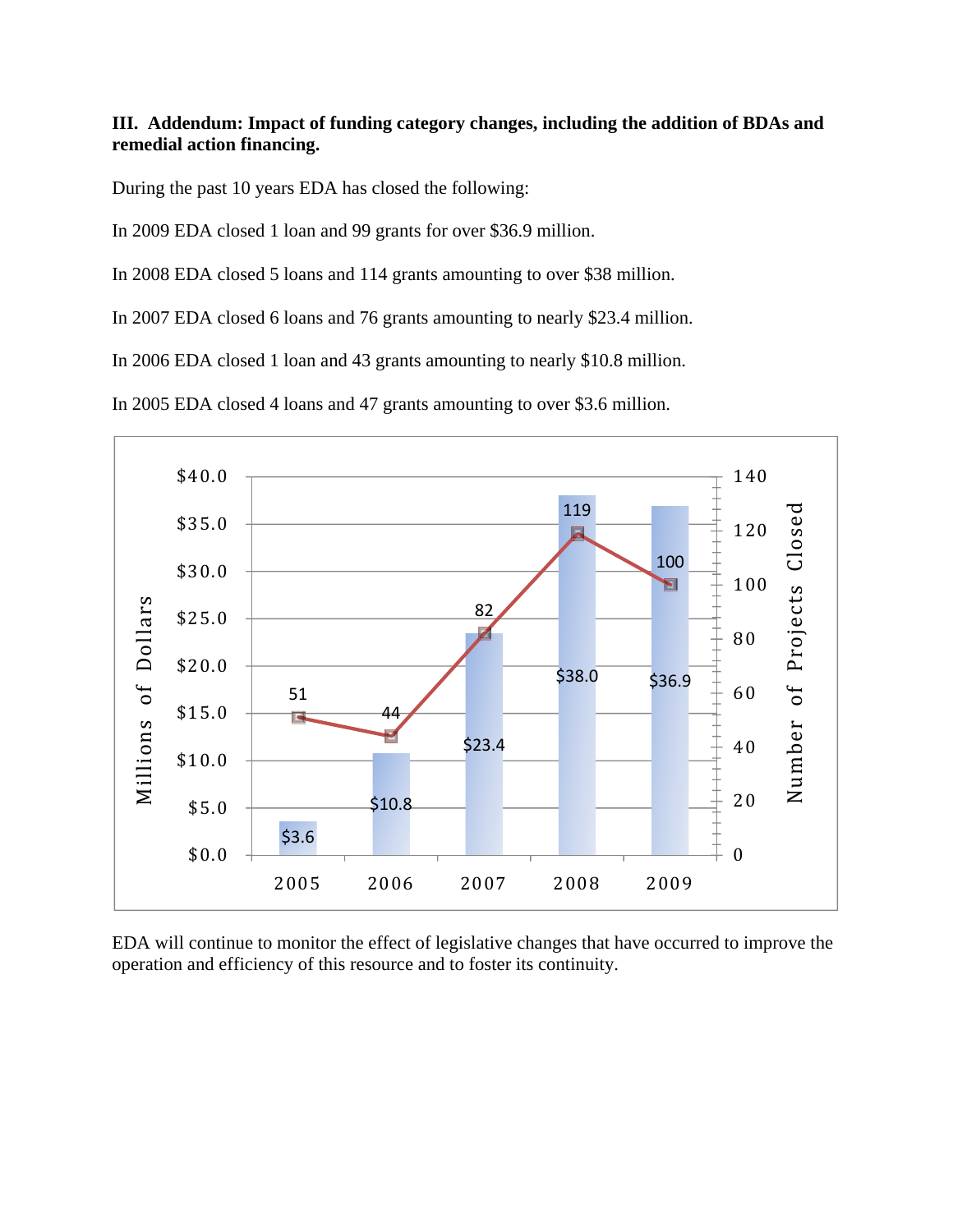# EXHIBIT A

List of projects, by county, financed for the period of January 1, 2009 through December 31, 2009.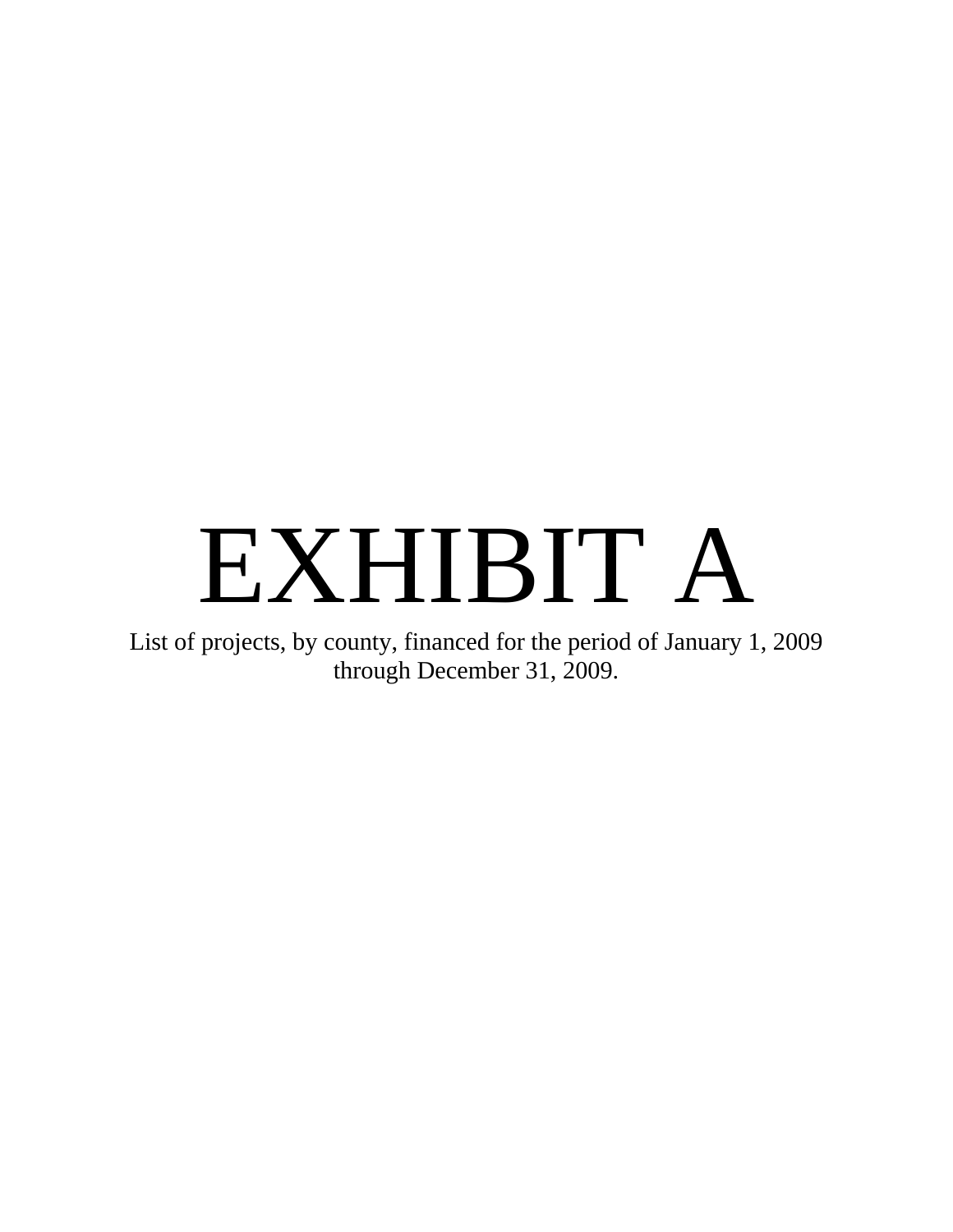|        | SPECIFIED PROGRAMS                                      |                         |                     |                               |              |                              |                                         |                                    |                                      |                             |
|--------|---------------------------------------------------------|-------------------------|---------------------|-------------------------------|--------------|------------------------------|-----------------------------------------|------------------------------------|--------------------------------------|-----------------------------|
| PROJ#  | <b>APPLICANT NAME</b>                                   | <b>MUNICIPALITY</b>     | PROJ<br><b>TYPE</b> | <b>EST NEW</b><br><b>JOBS</b> | <b>JOBS</b>  | CONST PROGRAM<br><b>TYPE</b> | <b>AUTHORITY</b><br><b>FIN'G AMOUNT</b> | <b>GUARANTEE</b><br><b>ON BOND</b> | <b>TOTAL PROJECT</b><br><b>COSTS</b> | <b>MAINT</b><br><b>JOBS</b> |
|        | COUNTY: Atlantic                                        |                         |                     |                               |              |                              |                                         |                                    |                                      |                             |
| P23448 | Township of Buena Vista (Milmay Garage)                 | Buena Vista Township    | SR                  |                               |              | <b>HSM</b>                   | 74,895                                  |                                    | 87,235                               |                             |
| P25078 | William Gregory                                         | Egg Harbor Township     | <b>SR</b>           |                               |              | HAZ                          | 3,187                                   |                                    | 13,247                               |                             |
| P25201 | William Gregory                                         | Egg Harbor Township     | <b>SR</b>           |                               |              | HAZ                          | 3,187                                   |                                    | 500*                                 |                             |
|        | <b>TOTALS FOR Atlantic COUNTY: 3 PROJECT(s)</b>         |                         |                     | $\mathbf{0}$                  | $\bf{0}$     |                              | 81,269                                  |                                    | 100,982                              |                             |
|        | <b>COUNTY: Bergen</b>                                   |                         |                     |                               |              |                              |                                         |                                    |                                      |                             |
| P20736 | Borough of Closter (Super Value, Inc.)                  | Closter Borough         | <b>SR</b>           |                               |              | <b>HSM</b>                   | 6,600                                   |                                    | 7,100                                |                             |
| P25314 | Borough of Northvale (Deluxe Dry Cleaners)              | Northvale Borough       | <b>SR</b>           |                               |              | <b>HSM</b>                   | 399,300                                 |                                    | 399,800                              |                             |
| P26472 | Borough of Northvale (Former Tect/Danzig Site)          | Northvale Borough       | <b>SR</b>           |                               |              | <b>HSM</b>                   | 25,349                                  |                                    | 25,849                               |                             |
| P25321 | City of Hackensack (Odyssey Body Works)                 | Hackensack City         | <b>SR</b>           |                               |              | <b>HSM</b>                   | 82,192                                  |                                    | 82,692                               |                             |
| P27863 | Wyckoff Cleaners, Inc.                                  | Wyckoff Township        | <b>SR</b>           |                               |              | HAZ                          | 23,903                                  |                                    | 98,500                               |                             |
|        | TOTALS FOR Bergen COUNTY: 5 PROJECT(s)                  |                         |                     | $\mathbf{0}$                  | $\mathbf{0}$ |                              | 537,344                                 |                                    | 613,941                              |                             |
|        | <b>COUNTY: Burlington</b>                               |                         |                     |                               |              |                              |                                         |                                    |                                      |                             |
| P23212 | City of Burlington (Aqua Lane Redevelopment<br>Area)    | <b>Burlington City</b>  | <b>SR</b>           |                               |              | <b>HSM</b>                   | 64,625                                  |                                    | 123,875                              |                             |
| P21530 | Township of Mount Holly (Former Holly<br>Chemical)      | Mount Holly Township    | SR                  |                               |              | <b>HSM</b>                   | 84,406                                  |                                    | 84,906                               |                             |
| P22914 | Township of Mount Holly (Frm. Regal Custom<br>Fixtures) | Mount Holly Township    | SR                  |                               |              | <b>HSM</b>                   | 41,117                                  |                                    | 41,617                               |                             |
| P23395 | Township of Southampton (Former Stokes<br>Cannery)      | Southampton Township    | <b>SR</b>           |                               |              | <b>HSM</b>                   | 120,114                                 |                                    | 120,614                              |                             |
|        | <b>TOTALS FOR Burlington COUNTY: 4 PROJECT(s)</b>       |                         |                     | $\theta$                      |              |                              | 310,262                                 |                                    | 371,012                              |                             |
|        | <b>COUNTY: Camden</b>                                   |                         |                     |                               |              |                              |                                         |                                    |                                      |                             |
| P27126 | Borough of Bellmawr (Bellmawr Landfill)                 | <b>Bellmawr Borough</b> | SR                  |                               |              | <b>HSM</b>                   | 1,821,700                               |                                    | 2,067,262                            |                             |
| P27134 | Borough of Bellmawr (Bellmawr Landfill)                 | <b>Bellmawr Borough</b> | SR                  |                               |              | <b>HSM</b>                   | 1,965,330                               |                                    | 2,620,940                            |                             |
| P27135 | Borough of Bellmawr (Bellmawr Landfill)                 | <b>Bellmawr Borough</b> | SR                  |                               |              | HSM                          | 1,135,291                               |                                    | 1,514,221                            |                             |
| P23903 | Borough of Haddon Heights (Haddon Heights<br>Landfill)  | Haddon Heights Borough  | <b>SR</b>           |                               |              | <b>HSM</b>                   | 102,313                                 |                                    | 102,813                              |                             |
| P23772 | Camden Redevelopment Agency (Former RCA<br>Building 8)  | Camden City             | SR                  |                               |              | HSM                          | 47,660                                  |                                    | 48,160                               |                             |
| P26841 | Camden Redevelopment Agency (Former RCA<br>Building 8)  | Camden City             | ${\sf SR}$          |                               |              | HSM                          | 1,886,431                               |                                    | 2,341,806                            |                             |

Page: 1 Printed: 04/29/2010 \* There may be costs/jobs reported on a related financing. (mastchar.prg)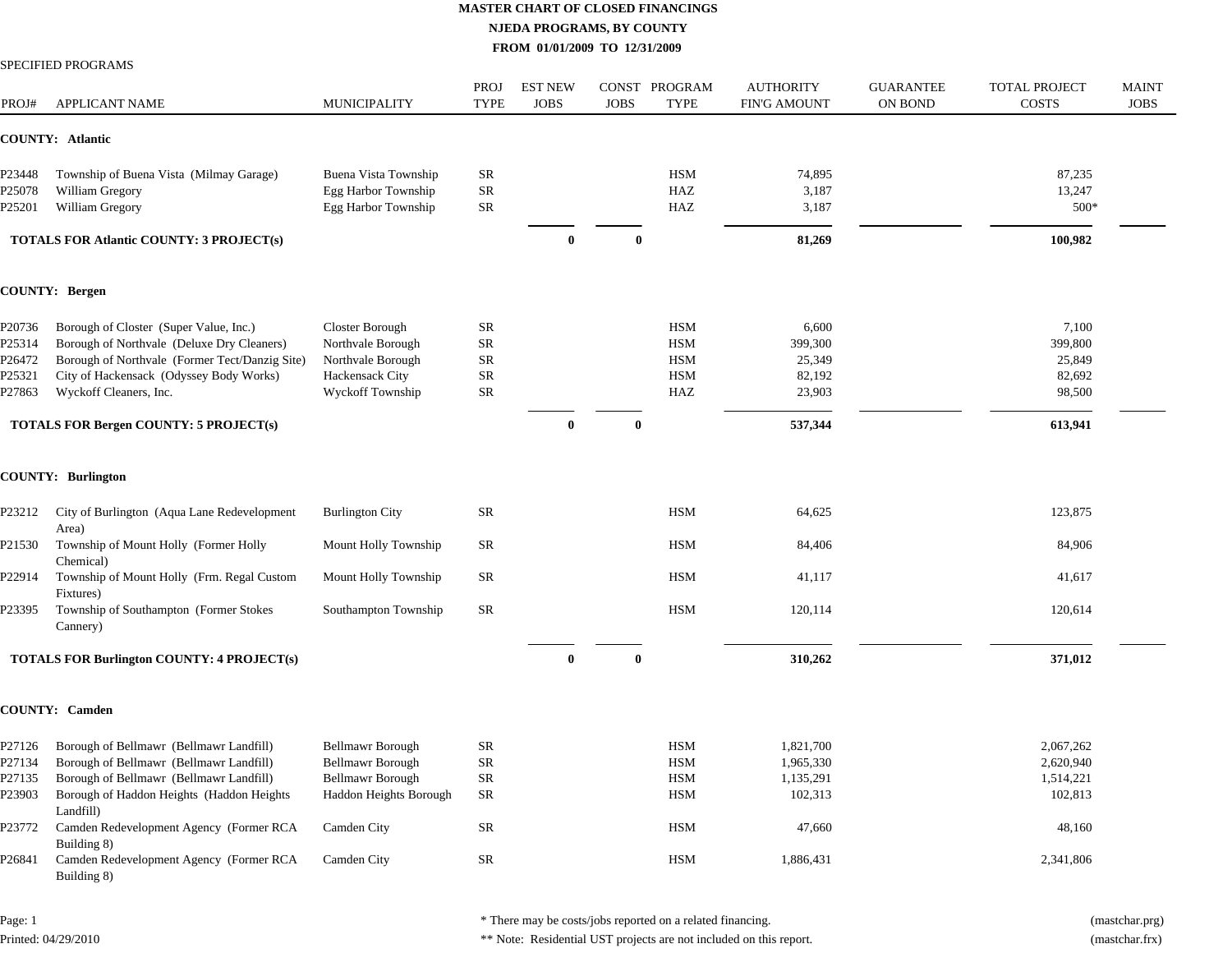#### SPECIFIED PROGRAMS

| PROJ#  | <b>APPLICANT NAME</b>                                                      | <b>MUNICIPALITY</b>        | PROJ<br><b>TYPE</b> | <b>EST NEW</b><br><b>JOBS</b> | <b>JOBS</b> | CONST PROGRAM<br><b>TYPE</b> | <b>AUTHORITY</b><br><b>FIN'G AMOUNT</b> | <b>GUARANTEE</b><br><b>ON BOND</b> | <b>TOTAL PROJECT</b><br><b>COSTS</b> | <b>MAINT</b><br><b>JOBS</b> |
|--------|----------------------------------------------------------------------------|----------------------------|---------------------|-------------------------------|-------------|------------------------------|-----------------------------------------|------------------------------------|--------------------------------------|-----------------------------|
| P24794 | Camden Redevelopment Agency (Harrison<br>Avenue Landfill Park)             | Camden City                | SR                  |                               |             | <b>HSM</b>                   | 1,369,650                               |                                    | 1,382,116                            |                             |
| P23306 | Camden Redevelopment Agency (Sycamore<br>Street Housing)                   | Camden City                | SR                  |                               |             | <b>HSM</b>                   | 186,753                                 |                                    | 357,028                              |                             |
| P25581 | City of Gloucester (Former Amspec Chemical)                                | Gloucester Township        | <b>SR</b>           |                               |             | HSM                          | 194,110                                 |                                    | 194,610                              |                             |
| P26358 | City of Gloucester (Gloucester Titanium Site)                              | Gloucester Township        | <b>SR</b>           |                               |             | <b>HSM</b>                   | 434,025                                 |                                    | 477,928                              |                             |
| P26360 | Township of Haddon (Dy-Dee Wash Site)                                      | Haddon Township            | <b>SR</b>           |                               |             | <b>HSM</b>                   | 24,839                                  |                                    | 25,339                               |                             |
| P25576 | Township of Haddon (Lahn Property)                                         | Haddon Township            | ${\rm SR}$          |                               |             | <b>HSM</b>                   | 158,129                                 |                                    | 158,629                              |                             |
| P25577 | Township of Haddon (Spadea Property)                                       | Haddon Township            | <b>SR</b>           |                               |             | <b>HSM</b>                   | 88,092                                  |                                    | 88,592                               |                             |
| P22852 | Township of Voorhees (Cherry Hill Equipment<br>Corp.)                      | Voorhees Township          | <b>SR</b>           |                               |             | <b>HSM</b>                   | 31,683                                  |                                    | 32,183                               |                             |
|        | <b>TOTALS FOR Camden COUNTY: 14 PROJECT(s)</b>                             |                            |                     | $\theta$                      | 0           |                              | 9,446,006                               |                                    | 11,411,627                           |                             |
|        | <b>COUNTY: Cape May</b>                                                    |                            |                     |                               |             |                              |                                         |                                    |                                      |                             |
| P26471 | Borough of Woodbine (Woodbine Hat Company)                                 | Woodbine Borough           | SR                  |                               |             | <b>HSM</b>                   | 39,433                                  |                                    | 39,933                               |                             |
| P27324 | Carol Walerski                                                             | Cape May Point Borough     | <b>SR</b>           |                               |             | HAZ                          | 6,592                                   |                                    | 26,868                               |                             |
|        | <b>TOTALS FOR Cape May COUNTY: 2 PROJECT(s)</b>                            |                            |                     | $\mathbf{0}$                  | $\bf{0}$    |                              | 46,025                                  |                                    | 66,801                               |                             |
|        | <b>COUNTY: Cumberland</b>                                                  |                            |                     |                               |             |                              |                                         |                                    |                                      |                             |
| P25324 | City of Vineland (Blackwater Industrial Park)                              | Vineland City              | SR                  |                               |             | <b>HSM</b>                   | 63,222                                  |                                    | 63,722                               |                             |
| P17201 | City of Vineland (Cedarwood Drive Landfill)                                | Vineland City              | ${\rm SR}$          |                               |             | <b>HSM</b>                   | 2,000                                   |                                    | 2,500                                |                             |
| P23394 | City of Vineland (Landis Theater/Mori Building)                            | Vineland City              | <b>SR</b>           |                               |             | <b>HSM</b>                   | 20,633                                  |                                    | 21,133                               |                             |
| P25997 | City of Vineland (U-Pull It/Recyclers, Inc.)                               | Vineland City              | SR                  |                               |             | <b>HSM</b>                   | 115,023                                 |                                    | 124,083                              |                             |
| P24881 | City of Vineland (West Oak Road Site)                                      | Vineland City              | SR                  |                               |             | <b>HSM</b>                   | 68,967                                  |                                    | 69,467                               |                             |
| P26466 | Tri-County Community Action Partnership<br>(Prop. Southeast Gateway Plaza) | <b>Bridgeton City</b>      | <b>SR</b>           |                               |             | HAZ                          | 112,710                                 |                                    | 113,210                              |                             |
|        | <b>TOTALS FOR Cumberland COUNTY: 6 PROJECT(s)</b>                          |                            |                     | $\theta$                      | 0           |                              | 382,555                                 |                                    | 394,115                              |                             |
|        | <b>COUNTY: Essex</b>                                                       |                            |                     |                               |             |                              |                                         |                                    |                                      |                             |
| P21623 | City of Newark (1700 McCarter Highway)                                     | Newark City                | SR                  |                               |             | <b>HSM</b>                   | 54,973                                  |                                    | 55,473                               |                             |
| P21138 | City of Newark (501 and 503 Central Avenue)                                | Newark City                | <b>SR</b>           |                               |             | <b>HSM</b>                   | 35,382                                  |                                    | 35,882                               |                             |
| P21876 | City of Newark (Downworld, Inc.)                                           | Newark City                | ${\rm SR}$          |                               |             | <b>HSM</b>                   | 77,392                                  |                                    | 77,892                               |                             |
| P24382 | City of Newark (Former Duralac Facility)                                   | Newark City                | <b>SR</b>           |                               |             | <b>HSM</b>                   | 79,585                                  |                                    | 80,085                               |                             |
| P22289 | City of Newark (Former Stacor Corporation)                                 | Newark City                | ${\rm SR}$          |                               |             | <b>HSM</b>                   | 88,316                                  |                                    | 88,816                               |                             |
| P22857 | City of Newark (Frm. Synfax Manufacturing)                                 | Newark City                | <b>SR</b>           |                               |             | <b>HSM</b>                   | 31,909                                  |                                    | 32,409                               |                             |
| P24884 | City of Newark (Internatl Metallurgical Svcs)                              | Newark City                | <b>SR</b>           |                               |             | <b>HSM</b>                   | 158,187                                 |                                    | 158,687                              |                             |
| P26361 | <b>Estate of Michelle Matturro</b>                                         | <b>Bloomfield Township</b> | <b>SR</b>           |                               |             | HAZ                          | 10,358                                  |                                    | 41,931                               |                             |
|        |                                                                            |                            |                     |                               |             |                              |                                         |                                    |                                      |                             |

Page: 2 Printed: 04/29/2010 \* There may be costs/jobs reported on a related financing. (mastchar.prg)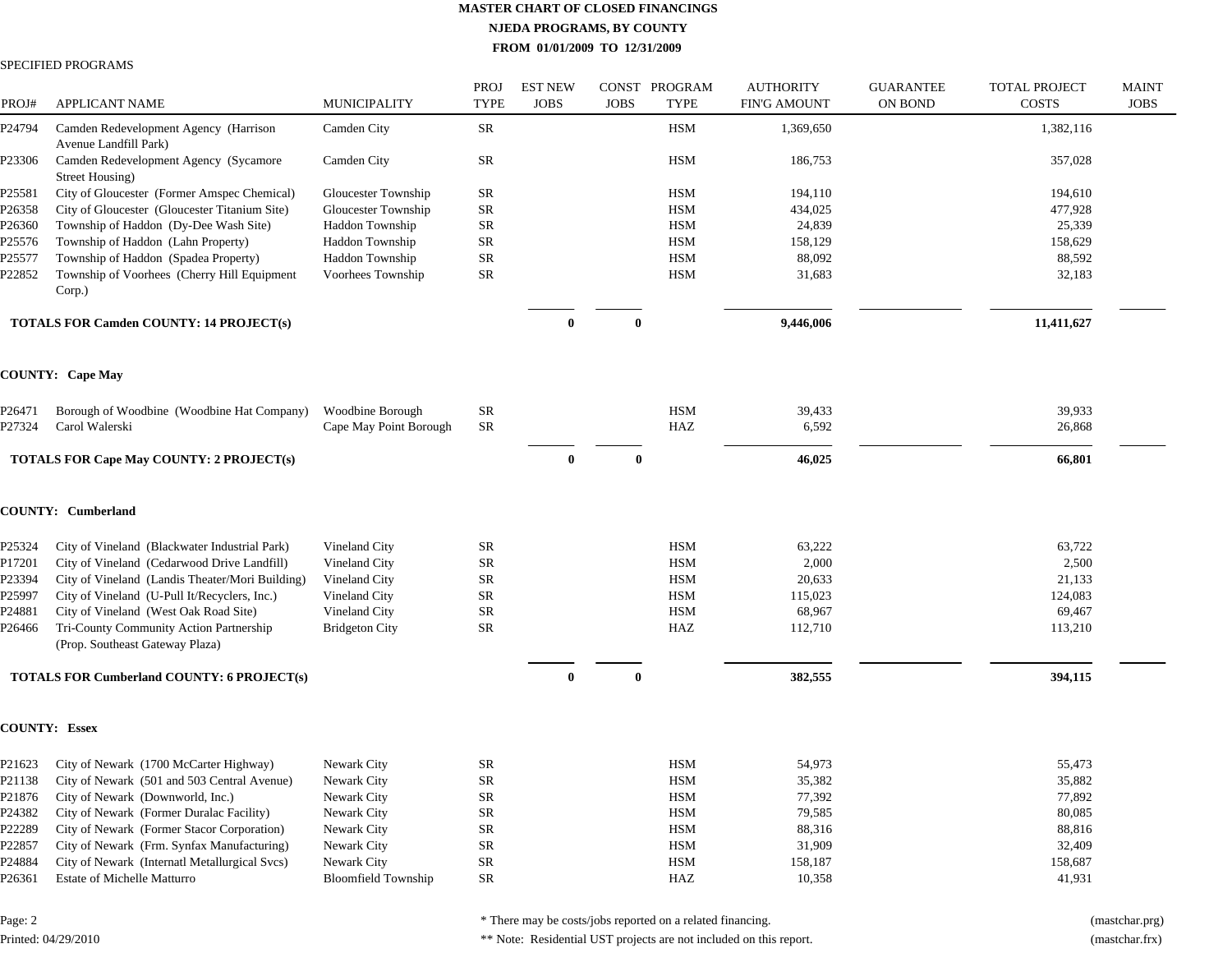|         | SPECIFIED PROGRAMS                                                                    |                       |                     |                               |              |                                                            |                                         |                             |                               |                             |
|---------|---------------------------------------------------------------------------------------|-----------------------|---------------------|-------------------------------|--------------|------------------------------------------------------------|-----------------------------------------|-----------------------------|-------------------------------|-----------------------------|
| PROJ#   | <b>APPLICANT NAME</b>                                                                 | MUNICIPALITY          | PROJ<br><b>TYPE</b> | <b>EST NEW</b><br><b>JOBS</b> | <b>JOBS</b>  | CONST PROGRAM<br><b>TYPE</b>                               | <b>AUTHORITY</b><br><b>FIN'G AMOUNT</b> | <b>GUARANTEE</b><br>ON BOND | <b>TOTAL PROJECT</b><br>COSTS | <b>MAINT</b><br><b>JOBS</b> |
|         | <b>TOTALS FOR Essex COUNTY: 8 PROJECT(s)</b>                                          |                       |                     | $\bf{0}$                      | $\bf{0}$     |                                                            | 536,102                                 |                             | 571,175                       |                             |
|         | <b>COUNTY: Gloucester</b>                                                             |                       |                     |                               |              |                                                            |                                         |                             |                               |                             |
| P27504  | Borough of Glassboro (Former Glassboro<br>Landfill)                                   | Glassboro Borough     | SR                  |                               |              | <b>HSM</b>                                                 | 69,381                                  |                             | 69,881                        |                             |
| P24880  | Township of Mantua (4 various sites)                                                  | Single County - Multi | <b>SR</b>           |                               |              | <b>HSM</b>                                                 | 55,000                                  |                             | 55,500                        |                             |
|         | <b>TOTALS FOR Gloucester COUNTY: 2 PROJECT(s)</b>                                     |                       |                     | $\bf{0}$                      | $\bf{0}$     |                                                            | 124,381                                 |                             | 125,381                       |                             |
|         | <b>COUNTY: Hudson</b>                                                                 |                       |                     |                               |              |                                                            |                                         |                             |                               |                             |
| P24745  | Harrison Redevelopment Agency (Spiegel<br>Trucking, Inc.)                             | Harrison Town         | SR                  |                               |              | HSM                                                        | 1,827,296                               |                             | 2,381,522                     |                             |
| P24790  | Jersey City Redevelopment Agency (Proposed<br>Berry Lane Park)                        | Jersey City           | SR                  |                               |              | HSM                                                        | 80,146                                  |                             | 80,646                        |                             |
| P23625  | Jersey City Redevelopment Agency (Turnpike<br>Dump $#5)$                              | Jersey City           | SR                  |                               |              | HSM                                                        | 4,337,346                               |                             | 8,178,185                     |                             |
| P27474  | Jersey City Redevelopment Agency (Turnpike<br>Dump $#5)$                              | Jersey City           | <b>SR</b>           |                               |              | <b>HSM</b>                                                 | 199,650                                 |                             | 200,150                       |                             |
| P28454  | Jersey City Redevelopment Agency (Turnpike<br>Dump $#5)$                              | Jersey City           | <b>SR</b>           |                               |              | <b>HSM</b>                                                 | 864,422                                 |                             | 1,153,063                     |                             |
|         | <b>TOTALS FOR Hudson COUNTY: 5 PROJECT(s)</b>                                         |                       |                     | $\bf{0}$                      | $\bf{0}$     |                                                            | 7,308,860                               |                             | 11,993,566                    |                             |
|         | <b>COUNTY: Mercer</b>                                                                 |                       |                     |                               |              |                                                            |                                         |                             |                               |                             |
| P27090  | City of Trenton (Canal Plaza)                                                         | <b>Trenton City</b>   | <b>SR</b>           |                               |              | <b>HSM</b>                                                 | 481,246                                 |                             | 661,463                       |                             |
| P23207  | City of Trenton (Greenway Sites)                                                      | <b>Trenton City</b>   | SR                  |                               |              | <b>HSM</b>                                                 | 1,350,589                               |                             | 1,733,646                     |                             |
| P21233  | City of Trenton (MLK School/Jefferson School)                                         | <b>Trenton City</b>   | ${\rm SR}$          |                               |              | <b>HSM</b>                                                 | 1,747,371                               |                             | 2,277,377                     |                             |
| P25329  | Township of West Windsor (West Windsor Twp.<br>Muni G (West Windsor Twp Compost Fac.) | West Windsor Township | <b>SR</b>           |                               |              | HSM                                                        | 59,484                                  |                             | 59,984                        |                             |
| P25325  | Township of West Windsor (West Windsor Twp.<br>Muni G (West Windsor Twp. Muni Garage) | West Windsor Township | SR                  |                               |              | HSM                                                        | 4,075                                   |                             | 4,575                         |                             |
|         | TOTALS FOR Mercer COUNTY: 5 PROJECT(s)                                                |                       |                     | $\bf{0}$                      | $\mathbf{0}$ |                                                            | 3,642,765                               |                             | 4,737,045                     |                             |
|         | <b>COUNTY: Middlesex</b>                                                              |                       |                     |                               |              |                                                            |                                         |                             |                               |                             |
| P21875  | Borough of Carteret (Carteret Discount Auto<br>Parts)                                 | Carteret Borough      | <b>SR</b>           |                               |              | <b>HSM</b>                                                 | 81,258                                  |                             | 81,758                        |                             |
| Page: 3 |                                                                                       |                       |                     |                               |              | * There may be costs/jobs reported on a related financing. |                                         |                             |                               | (mastchar.prg)              |

Printed: 04/29/2010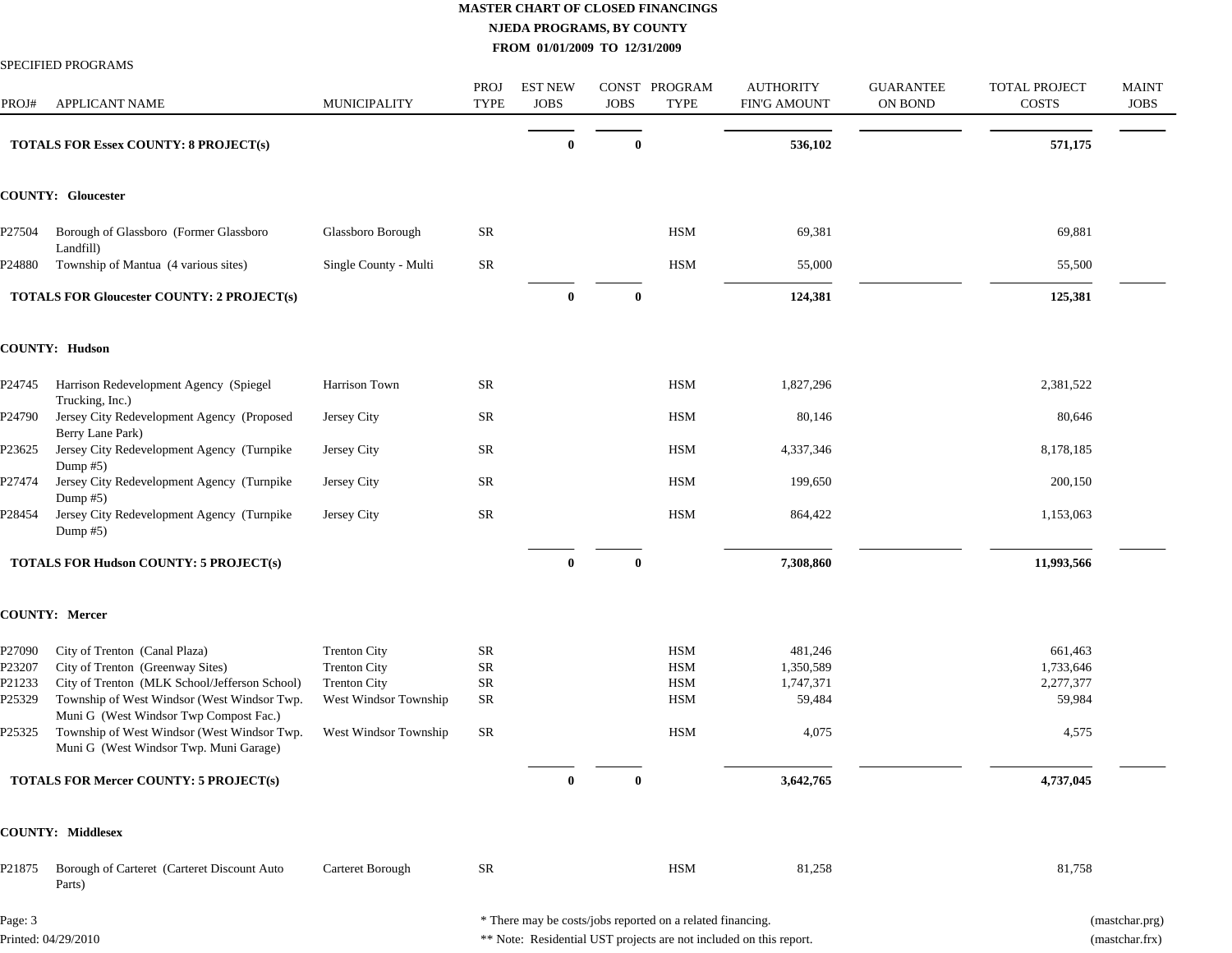#### SPECIFIED PROGRAMS

| PROJ#  | <b>APPLICANT NAME</b>                                              | <b>MUNICIPALITY</b>          | PROJ<br><b>TYPE</b> | <b>EST NEW</b><br><b>JOBS</b> | <b>JOBS</b> | CONST PROGRAM<br><b>TYPE</b> | <b>AUTHORITY</b><br><b>FIN'G AMOUNT</b> | <b>GUARANTEE</b><br>ON BOND | <b>TOTAL PROJECT</b><br><b>COSTS</b> | <b>MAINT</b><br><b>JOBS</b> |
|--------|--------------------------------------------------------------------|------------------------------|---------------------|-------------------------------|-------------|------------------------------|-----------------------------------------|-----------------------------|--------------------------------------|-----------------------------|
| P25585 | Borough of Carteret (Carteret Sewage Treatment<br>Plt)             | Carteret Borough             | <b>SR</b>           |                               |             | <b>HSM</b>                   | 104,320                                 |                             | 110,760                              |                             |
| P24381 | Borough of Carteret (Carteret Waterfront<br>Develop)               | Carteret Borough             | SR                  |                               |             | <b>HSM</b>                   | 292,351                                 |                             | 292,851                              |                             |
| P20758 | County of Middlesex (Former Red's Marina)                          | <b>Highland Park Borough</b> | SR                  |                               |             | <b>HSM</b>                   | 64,035                                  |                             | 64,535                               |                             |
| P22713 | County of Middlesex (Former Red's Marina)                          | <b>Highland Park Borough</b> | SR                  |                               |             | <b>HSM</b>                   | 98,707                                  |                             | 129,118                              |                             |
| P24787 | Sayreville Economic Redevelopment Agency<br>(Former National Lead) | Sayreville Borough           | <b>SR</b>           |                               |             | <b>HSM</b>                   | 3,757,897                               |                             | 4,897,153                            |                             |
| P22850 | South Amboy Redevelopment Agency (Conrail<br>Property)             | South Amboy City             | <b>SR</b>           |                               |             | <b>HSM</b>                   | 215,677                                 |                             | 216,177                              |                             |
| P22858 | South Amboy Redevelopment Agency<br>(Spectreserve Property)        | South Amboy City             | <b>SR</b>           |                               |             | <b>HSM</b>                   | 96,371                                  |                             | 96,871                               |                             |
| P22916 | South Amboy Redevelopment Agency (W.A.S.<br>Terminals, Inc.)       | South Amboy City             | <b>SR</b>           |                               |             | <b>HSM</b>                   | 673,860                                 |                             | 674,360                              |                             |
| P23907 | Township of Old Bridge (Hicks Auto Body)                           | Old Bridge Township          | <b>SR</b>           |                               |             | <b>HSM</b>                   | 46,346                                  |                             | 46,846                               |                             |
|        | <b>TOTALS FOR Middlesex COUNTY: 10 PROJECT(s)</b>                  |                              |                     | $\mathbf{0}$                  | $\bf{0}$    |                              | 5,430,822                               |                             | 6,610,429                            |                             |
|        | <b>COUNTY: Monmouth</b>                                            |                              |                     |                               |             |                              |                                         |                             |                                      |                             |
| P24888 | Borough of Neptune City (East Coast Ice<br>Company)                | Neptune City Borough         | <b>SR</b>           |                               |             | <b>HSM</b>                   | 571,978                                 |                             | 572,478                              |                             |
| P25955 | Borough of Red Bank (Former Incinerator)                           | Red Bank Borough             | ${\rm SR}$          |                               |             | <b>HSM</b>                   | 249,254                                 |                             | 249,754                              |                             |
| P25394 | City Works West Lake, LLC (West Lake Avenue<br>BDA)                | Neptune Township             | <b>SR</b>           |                               |             | HAZ                          | 48,106                                  |                             | 48,606                               |                             |
| P22845 | McConnell Realty Co                                                | <b>Atlantic Highlands</b>    | <b>SR</b>           |                               |             | HAZ                          | 26,460                                  |                             | 99,125*                              |                             |
| P27375 | Patricia A. Wolfer                                                 | Upper Freehold Township      | <b>SR</b>           |                               |             | HAZ                          | 7,689                                   |                             | 30,956                               |                             |
| P22184 | Township of Aberdeen (Frm. Matawan Boro<br>Water Facil.)           | Aberdeen Township            | <b>SR</b>           |                               |             | <b>HSM</b>                   | 60,874                                  |                             | 61,374                               |                             |
| P22126 | Township of Aberdeen (South River Metal<br>Products)               | Aberdeen Township            | SR                  |                               |             | <b>HSM</b>                   | 402,259                                 |                             | 402,759                              |                             |
| P25322 | Township of Neptune (Shark River Municipal<br>Marina)              | Neptune Township             | SR                  |                               |             | <b>HSM</b>                   | 44,883                                  |                             | 45,383*                              |                             |
| P23643 | <b>Union Laboratories</b>                                          | Marlboro Township            | SR                  |                               |             | HAZ                          | 58,116                                  |                             | 5,783*                               |                             |
|        | <b>TOTALS FOR Monmouth COUNTY: 9 PROJECT(s)</b>                    |                              |                     | $\mathbf{0}$                  | $\bf{0}$    |                              | 1,469,619                               |                             | 1,516,218                            |                             |
|        | <b>COUNTY: Morris</b>                                              |                              |                     |                               |             |                              |                                         |                             |                                      |                             |
| P27312 | Better Way Development Co., LLC.                                   | <b>Butler Borough</b>        | SR                  |                               |             | HAZ                          | 2,569                                   |                             | 10,776                               |                             |
| P21430 | G & N Partnership                                                  | Roxbury Township             | <b>SR</b>           |                               |             | HAZ                          | 204,399                                 |                             | 206,943                              |                             |
| P26917 | Town of Boonton (Former Jersey Plating Co.)                        | <b>Boonton Town</b>          | <b>SR</b>           |                               |             | <b>HSM</b>                   | 128,772                                 |                             | 129,272                              |                             |
| P26473 | Township of Hanover (Layton Property)                              | Hanover Township             | <b>SR</b>           |                               |             | <b>HSM</b>                   | 39,947                                  |                             | 40,447                               |                             |
| P28141 | Zigmund Sulewski                                                   | Denville Township            | <b>SR</b>           |                               |             | HAZ                          | 49,333                                  |                             | 197,832                              |                             |

Page: 4 Printed: 04/29/2010 \* There may be costs/jobs reported on a related financing. (mastchar.prg)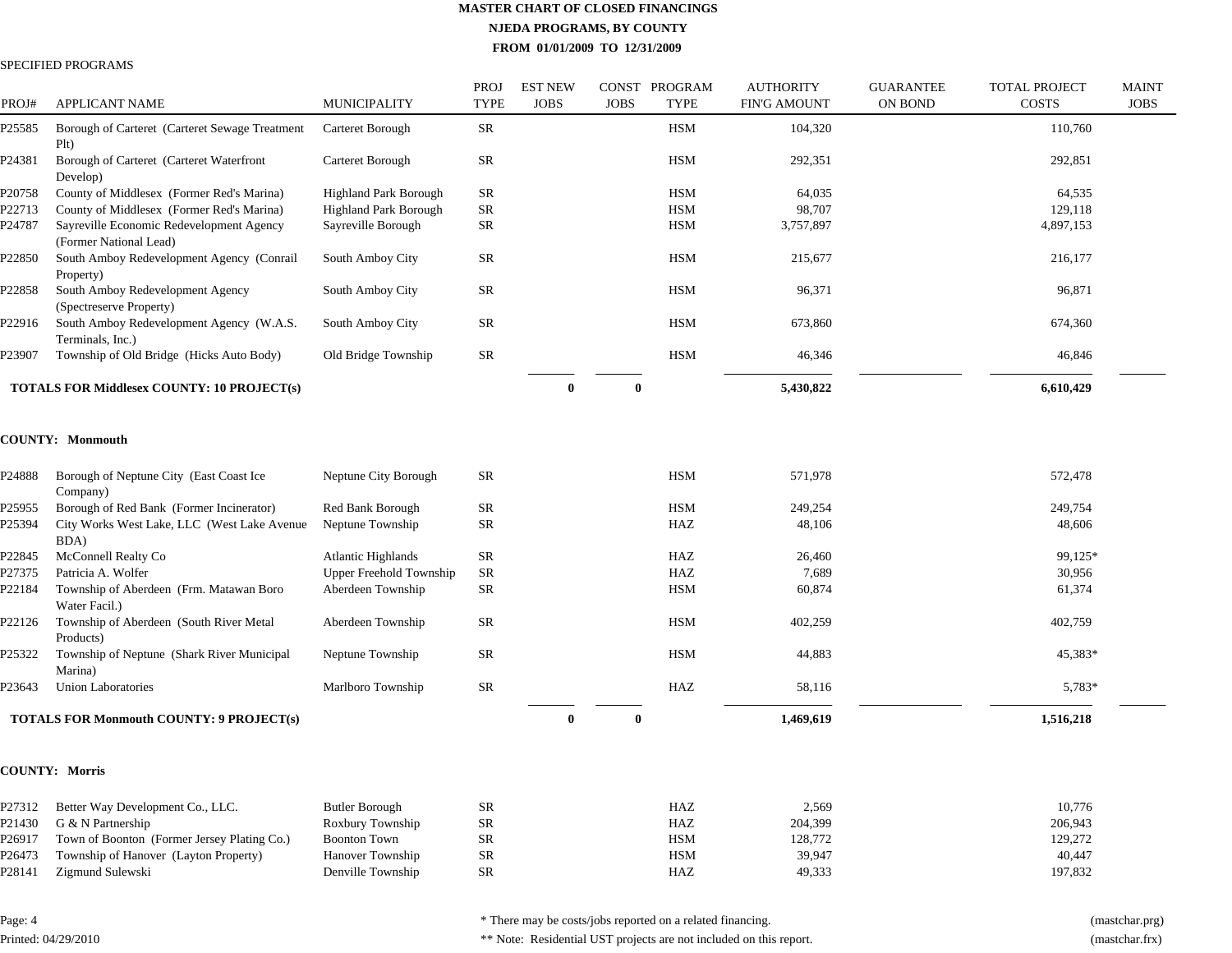MAINT JOBS

|                                                          | SPECIFIED PROGRAMS                                                                                                                                                                                                                                |                                                                                                                        |                                                                         |                               |              |                                                                    |                                                            |                             |                                                             |                   |
|----------------------------------------------------------|---------------------------------------------------------------------------------------------------------------------------------------------------------------------------------------------------------------------------------------------------|------------------------------------------------------------------------------------------------------------------------|-------------------------------------------------------------------------|-------------------------------|--------------|--------------------------------------------------------------------|------------------------------------------------------------|-----------------------------|-------------------------------------------------------------|-------------------|
| PROJ#                                                    | <b>APPLICANT NAME</b>                                                                                                                                                                                                                             | MUNICIPALITY                                                                                                           | <b>PROJ</b><br><b>TYPE</b>                                              | <b>EST NEW</b><br><b>JOBS</b> | <b>JOBS</b>  | CONST PROGRAM<br><b>TYPE</b>                                       | <b>AUTHORITY</b><br><b>FIN'G AMOUNT</b>                    | <b>GUARANTEE</b><br>ON BOND | <b>TOTAL PROJECT</b><br><b>COSTS</b>                        | MAI<br><b>JOI</b> |
|                                                          | <b>TOTALS FOR Morris COUNTY: 5 PROJECT(s)</b>                                                                                                                                                                                                     |                                                                                                                        |                                                                         | $\mathbf{0}$                  | $\mathbf{0}$ |                                                                    | 425,020                                                    |                             | 585,270                                                     |                   |
|                                                          | <b>COUNTY: Ocean</b>                                                                                                                                                                                                                              |                                                                                                                        |                                                                         |                               |              |                                                                    |                                                            |                             |                                                             |                   |
| P19295                                                   | Borough of Pine Beach (Former Admiral<br>Farragut)                                                                                                                                                                                                | Pine Beach Borough                                                                                                     | SR                                                                      |                               |              | <b>HSM</b>                                                         | 64,303                                                     |                             | 64,803                                                      |                   |
| P17640                                                   | Borough of Pine Beach (Frm Admiral Farragut<br>Academy)                                                                                                                                                                                           | Pine Beach Borough                                                                                                     | <b>SR</b>                                                               |                               |              | <b>HSM</b>                                                         | 39,930                                                     |                             | 40,430                                                      |                   |
| P27168                                                   | Township of Plumsted (6 Main Street)                                                                                                                                                                                                              | Plumsted Township                                                                                                      | SR                                                                      |                               |              | <b>HSM</b>                                                         | 10,153                                                     |                             | 10,653                                                      |                   |
|                                                          | <b>TOTALS FOR Ocean COUNTY: 3 PROJECT(s)</b>                                                                                                                                                                                                      |                                                                                                                        |                                                                         | $\mathbf{0}$                  | 0            |                                                                    | 114,386                                                    |                             | 115,886                                                     |                   |
|                                                          | <b>COUNTY: Passaic</b>                                                                                                                                                                                                                            |                                                                                                                        |                                                                         |                               |              |                                                                    |                                                            |                             |                                                             |                   |
| P24161<br>P25070<br>P24886<br>P27309<br>P23230<br>P27092 | Charles Capaci and Elois Capaci<br>City of Paterson (36-40 Straight Street)<br>City of Paterson (Apollo Dye House)<br>City of Paterson (Columbia Textile Mill)<br>City of Paterson (River Walk)<br>Jewish Community Federation of Greater Clifton | <b>Bloomingdale Borough</b><br>Paterson City<br>Paterson City<br>Paterson City<br>Paterson City<br><b>Clifton City</b> | SR<br>${\rm SR}$<br>${\rm SR}$<br>${\sf SR}$<br><b>SR</b><br>${\rm SR}$ |                               |              | HAZ<br><b>HSM</b><br><b>HSM</b><br><b>HSM</b><br><b>HSM</b><br>HAZ | 6,261<br>36,109<br>705,018<br>90,938<br>575,723<br>253,593 |                             | 25,543<br>36,609<br>705,518<br>91,438<br>576,223<br>484,632 |                   |
|                                                          | <b>TOTALS FOR Passaic COUNTY: 6 PROJECT(s)</b>                                                                                                                                                                                                    |                                                                                                                        |                                                                         | $\theta$                      | $\theta$     |                                                                    | 1,667,642                                                  |                             | 1,919,963                                                   |                   |
|                                                          | <b>COUNTY: Salem</b>                                                                                                                                                                                                                              |                                                                                                                        |                                                                         |                               |              |                                                                    |                                                            |                             |                                                             |                   |
| P24162<br>P23644                                         | City of Salem (Tri County Oil)<br>Township of Carney's Point (A. Clemente<br><b>Asphalt Plant</b> )                                                                                                                                               | Salem City<br>Carneys Point Township                                                                                   | <b>SR</b><br>SR                                                         |                               |              | <b>HSM</b><br><b>HSM</b>                                           | 178,152<br>24,092                                          |                             | 178,652<br>24,592                                           |                   |
|                                                          | <b>TOTALS FOR Salem COUNTY: 2 PROJECT(s)</b>                                                                                                                                                                                                      |                                                                                                                        |                                                                         | $\mathbf{0}$                  | $\mathbf{0}$ |                                                                    | 202,244                                                    |                             | 203,244                                                     |                   |
|                                                          | <b>COUNTY: Somerset</b>                                                                                                                                                                                                                           |                                                                                                                        |                                                                         |                               |              |                                                                    |                                                            |                             |                                                             |                   |
| P28140<br>P24813                                         | Borough of Somerville (Somerville Landfill)<br>Township of Bridgewater (Dept Public Works<br>Muni Garage)                                                                                                                                         | Somerville Borough<br><b>Bridgewater Township</b>                                                                      | SR<br>${\rm SR}$                                                        |                               |              | <b>HSM</b><br><b>HSM</b>                                           | 2,138,292<br>109,054                                       |                             | 2,352,622<br>109,554                                        |                   |

P23068 Township of Franklin (Onka Property) Franklin Township SR HSM 75,802 76,302 P23067 Township of Montgomery (North Princeton Development) Montgomery Township SR HSM 1,517,521 1,518,021

Page: 5 Printed: 04/29/2010 \* There may be costs/jobs reported on a related financing. (mastchar.prg)